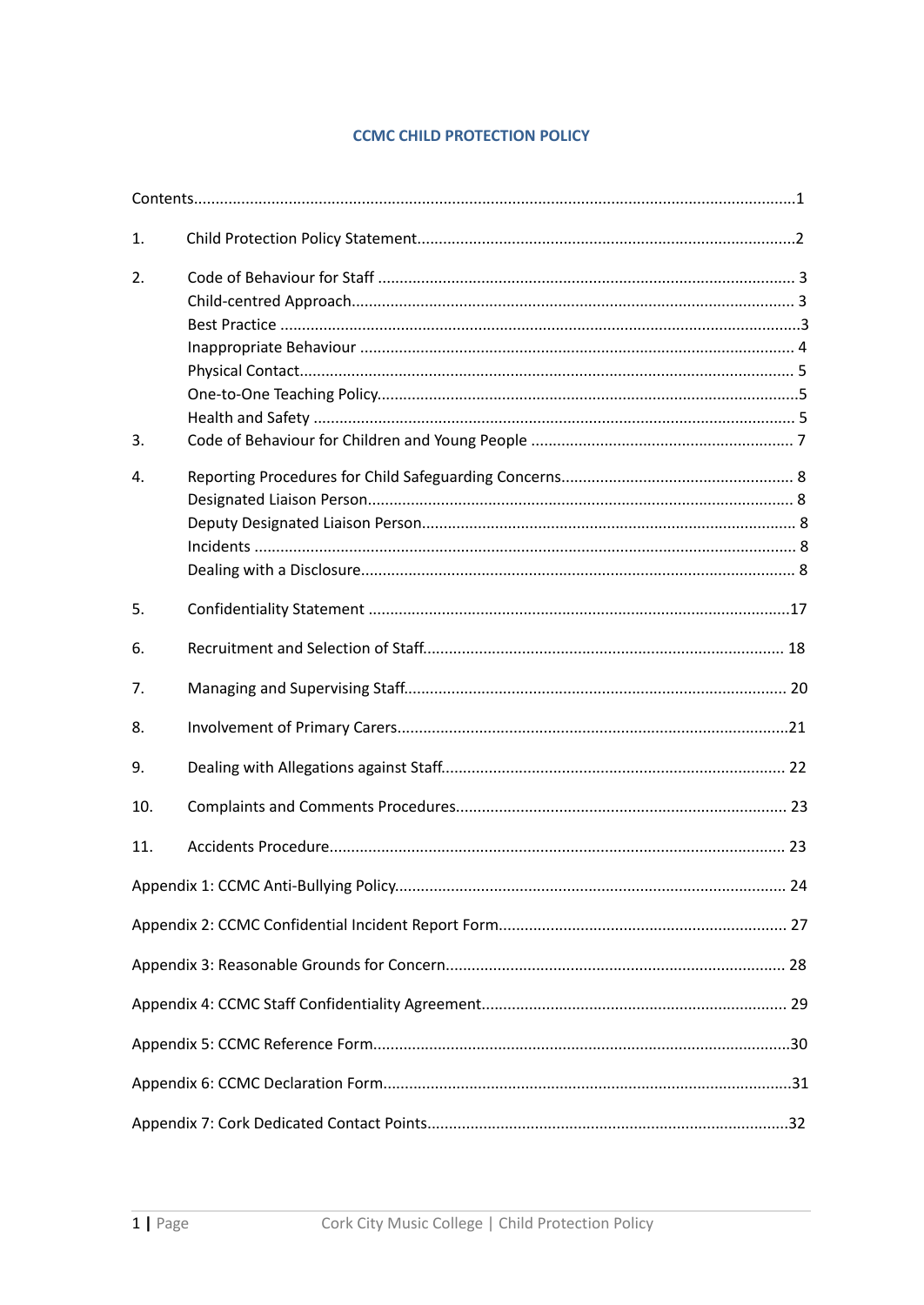## **CCMC Child Protection Policy Statement:**

Cork City Music College is fully committed to providing a safe and nurturing environment for children and young people, and to safeguarding the wellbeing of our young students, both within the main centre in Coláiste Éamann Rís and in the context of our Outreach Network. CCMC teachers and administrative staff should, at all times, show respect and understanding for the rights, safety and welfare of students and conduct themselves in a way that reflects the principles of the College. The welfare of the children and young people under our care is paramount.

The aim of the Child Protection Policy of CCMC is to promote best practice in protection and set out a procedural framework to ensure that members of staff are equipped to make informed responses to specific issues and minimise risk with regard to protection and welfare issues. In implementing its policy, we follow the recommendations of Children First – National [Guidance](https://www.newschool.ie/wp-content/uploads/2018/01/20171002ChildrenFirst2017.pdf) for the [Protection](https://www.newschool.ie/wp-content/uploads/2018/01/20171002ChildrenFirst2017.pdf) and Welfare of Children and Our Duty to Care – The [Principles](https://www.newschool.ie/wp-content/uploads/2018/01/ODTC_Full_Eng.pdf) of Good Practice for the [Protection](https://www.newschool.ie/wp-content/uploads/2018/01/ODTC_Full_Eng.pdf) of Children and Young People.

CCMC has implemented procedures covering:

- Code of behaviour for staff;
- Code of behaviour for children and young people;
- Reporting of suspected or disclosed abuse;
- Confidentiality;
- Recruitment and selection of staff;
- Managing and supervising staff;
- Involvement of primary carers;
- Allegations of misconduct or abuse by staff;
- Complaints and comments;
- Incidents and accidents.

The Child Protection Policy (CPP) is available to CCMC staff\*, the CCMC board, and, when requested, primary carers.

This policy will be reviewed in June 2021.

The Designated Liaison Person (DLP) is **Virginia Metcalfe**;

The Deputy Designated Liaison Person (DLP) is **Nicola O' Driscoll**.

Signed Date: April 2022

[Virginia Metcalfe, Designated Liaison Person/ Child Protection Person]

\*For the purposes of the CCMC Child Protection Policy, 'staff' refers to all full- and part-time staff, contractors, volunteers, freelance workers or work placement persons.

## **Code of Behaviour for Staff**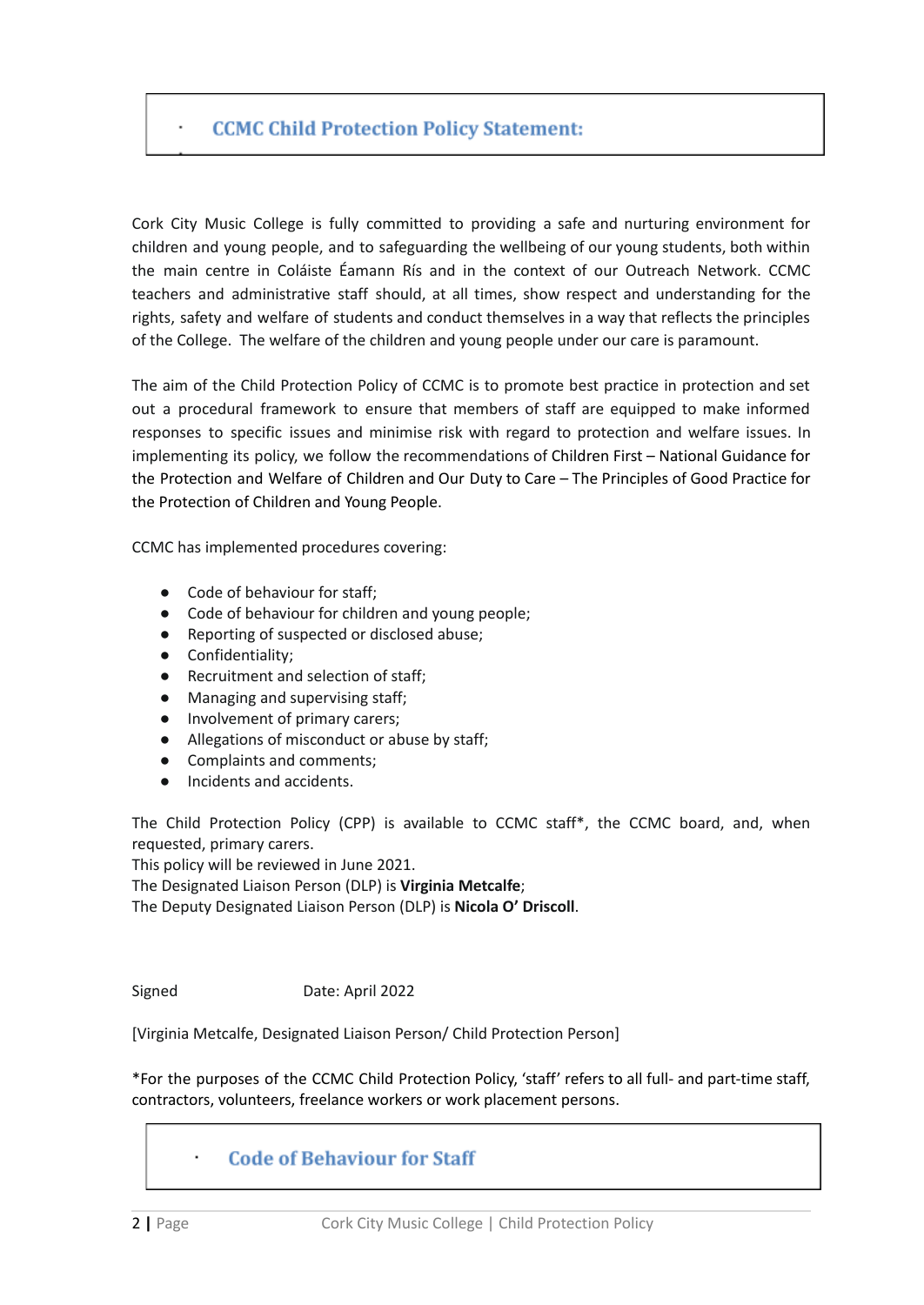This code of behaviour is intended to aid and advise CCMC staff in minimising risk and encouraging best practice while working on behalf of CCMC. Staff and volunteers must always exercise an appropriate level of judgement in each case.

The code of behaviour has been divided into the following subsections:

- Child-centred approach;
- Best practice;
- Inappropriate behaviour;
- Physical contact;
- One-to-one teaching policy;
- Health and safety.

#### **Child-centred Approach**

CCMC staff should do the following when working with children and young people:

- Treat them equally but also as individuals;
- Listen to and respect them;
- Involve them in decision making when appropriate;
- Encourage, support and praise them regardless of ability and always recognising that each child/young person is an individual and therefore has different capabilities to the next.
- Use only constructive criticism when needed;
- Encourage open feedback;
- Use appropriate language, both physical and verbal;
- Have fun and encourage a positive and trusting atmosphere;
- Use age-appropriate teaching aids and materials;
- Respect their personal space;
- Respect differences of ability, culture, religion, race and sexual orientation;
- Be cognisant of a child's/young person's limitations, due to a medical condition for example;
- Ensure the code of behaviour for children is adhered to;
- Lead by example.

#### **Best Practice**

To ensure best practice, CCMC is committed to doing the following on all classes that we run:

- Enrolling each child/young person using the proper application system, which is available on our website (or from the office) and keeping a record of name, address, phone number, special requirements, attendance and emergency contact details of all children/young people in the main administrative centre in Coláiste Éamann Rís;
- Ensuring that staff, facilitators, visitors and volunteers are aware of our Child Protection Policy and procedures. Policy copies are also forwarded to primary carers where requested. It is a condition of participation in CCMC classes that primary carers sign a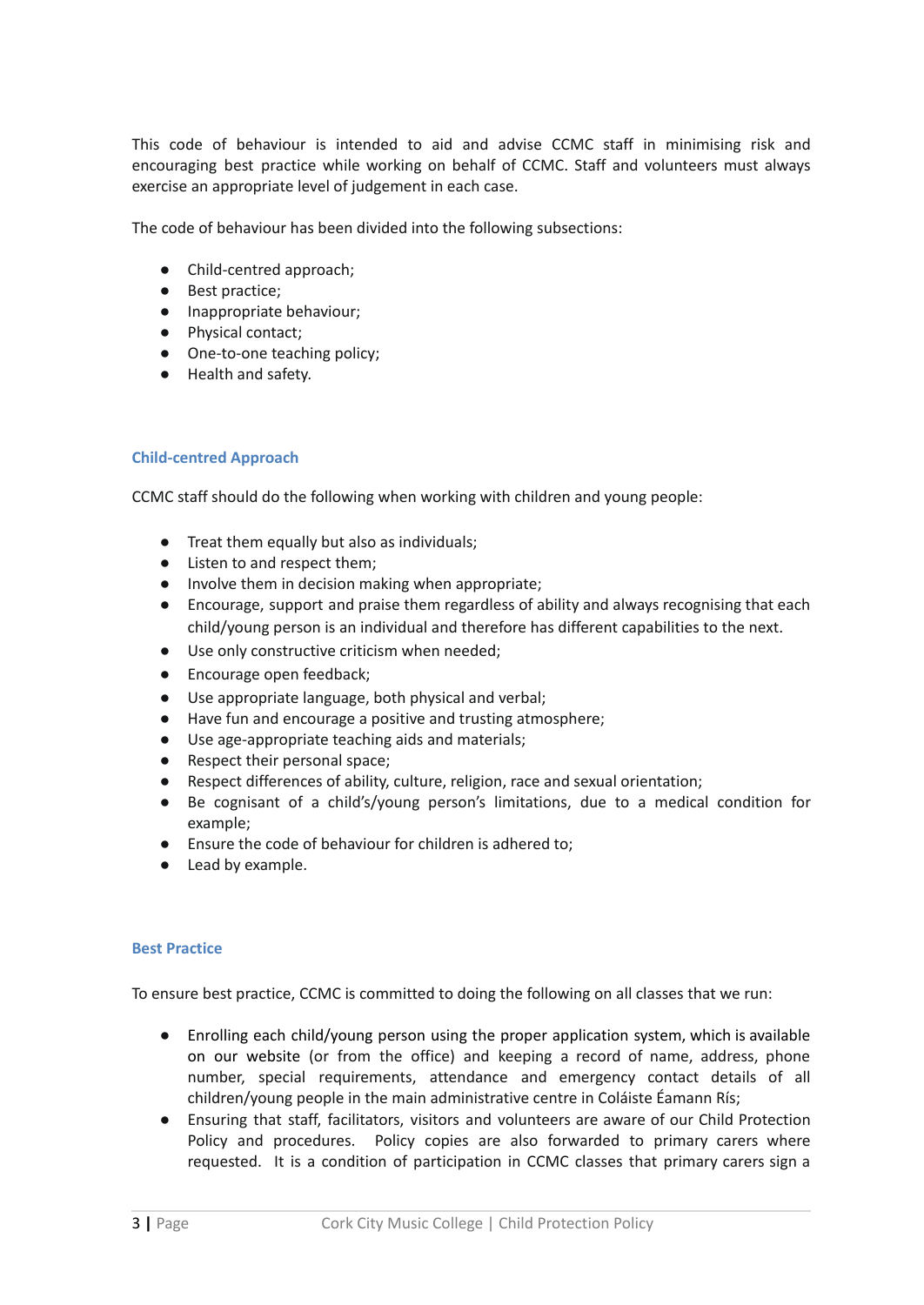document affirming that they have read and are committed to supporting CCMC in the ongoing implementation of the Child Protection Policy and procedures;

- Ensuring that all CCMC teaching centres are given a copy of our Child Protection Policy and are informed that CCMC staff work according to the CCMC policy, which reflects the ethos and standards of our organisation;
- Having emergency procedures in place, as outlined in Section 4;
- Accommodating special needs children in our classes, where it is possible to provide an adequate environment to meet their needs;
- Evaluating work practices on a regular basis;
- Training our permanent members of staff by sending them on child protection courses;
- Training relevant staff, acting in positions of Designated or Deputy Designated Person by sending them on child protection training courses;
- Training our part-time staff and volunteers by meeting to discuss and talk through this policy document at the beginning of each contract, before teaching begins. Staff will then be asked to sign a form acknowledging that they have received training, have read and understood the CCMC CPP, and will abide by it (Appendix 6);
- Recording any incidents in the confidential incident file taken on all courses;
- Ensuring that the relevant primary carers are made aware of our CPP;
- Ensuring proper supervision based on adequate ratios according to age and gender;
- Being proactive in relation to problems, so that they don't get 'out of control'.

CCMC requires its staff to do the following when working on behalf of CCMC:

- Plan and be sufficiently prepared both mentally and physically;
- Report any concerns to the Designated Person and follow reporting procedures as outlined in Section 4;
- Follow and enforce the anti-bullying policy as outlined in the Code of Behaviour for Children and Young People in Section 3;
- Observe appropriate dress and behaviour;
- Maintain awareness around language and comments made and where there is a possibility that upset may have been caused, address it in a sensitive manner;
- Staff must be sensitive to the risks involved in interacting with children in a one-to-one setting;
- Staff should discuss boundaries on behaviour and related sanctions, as appropriate, with children/young adults;
- Where possible avoid giving a lift to a child or young person and, where necessary, ensure the primary carer has been informed.

#### **Inappropriate Behaviour**

CCMC staff should not do any of the following:

- Use or allow the use of offensive or sexually suggestive physical and / or verbal language;
- Allow or engage in inappropriate touching of any form;
- Hit or physically chastise students;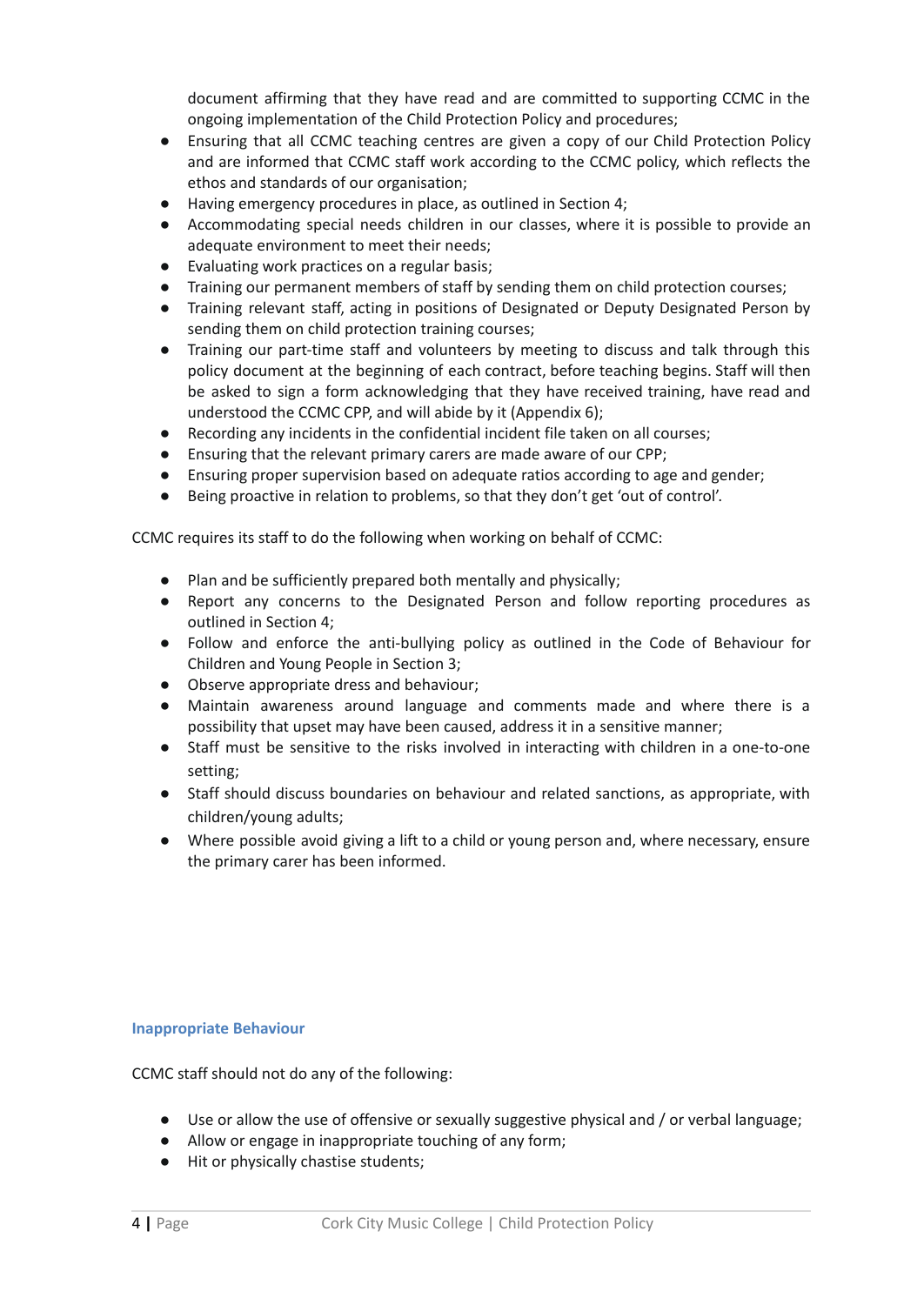● Socialise inappropriately with students outside of structured organisational activities.

#### **Physical Contact**

Where possible, CCMC teachers will avoid physical contact with children and young people and will demonstrate performing techniques themselves in class. However, CCMC acknowledges that physical contact may be essential to the process of teaching in our classes on occasions. CCMC requires, therefore, that teaching staff seek consent of children and young people before making physical contact with them (except in an emergency or dangerous situation) and check their level of comfort when teaching exercises that involve physical contact.

- While physical contact may be necessary to instruct a child how to hold/play an instrument, it should be appropriate to the lesson or class, and only take place when it is acceptable to all concerned;
- Should a child/young person initiate physical contact with a staff member, the staff member will not respond to this behaviour and the child/young person will be told in an appropriate manner that this is not permissible.

#### **One-to-One Teaching Policy**

CCMC acknowledges that some tuition will be conducted in a one-to-one setting as this is often in the best interest of the child/young person. CCMC operates clear procedures regarding this type of class. In addition to implementing best practice, inappropriate behaviour and physical contact procedures as above, CCMC will also do the following:

- Every effort will be made by CCMC teachers to ensure that this teaching takes place in an open environment, i.e., teacher and student will be visible through a glass-panelled door/window and/or the door slightly ajar and blinds/curtains to be open;
- Every effort will be made to schedule one-to-one teaching when other activities are in progress in the building or centre;
- Parents/guardians will be encouraged to remain alongside or within the teaching room for the duration of the child's/young person's class;
- Teachers will indicate the process of the class in writing, either through a hard copy or through digital means, and this is to be signed on a weekly basis by parents/guardians;
- If staff must spend unforeseen time alone with a child/young person outside of scheduled lesson times, doors will be left open and no physical contact will take place.

#### **Health and Safety**

At CCMC we will:

- Avoid leaving children unattended where reasonable;
- Be vigilant in ensuring that the environment is safe;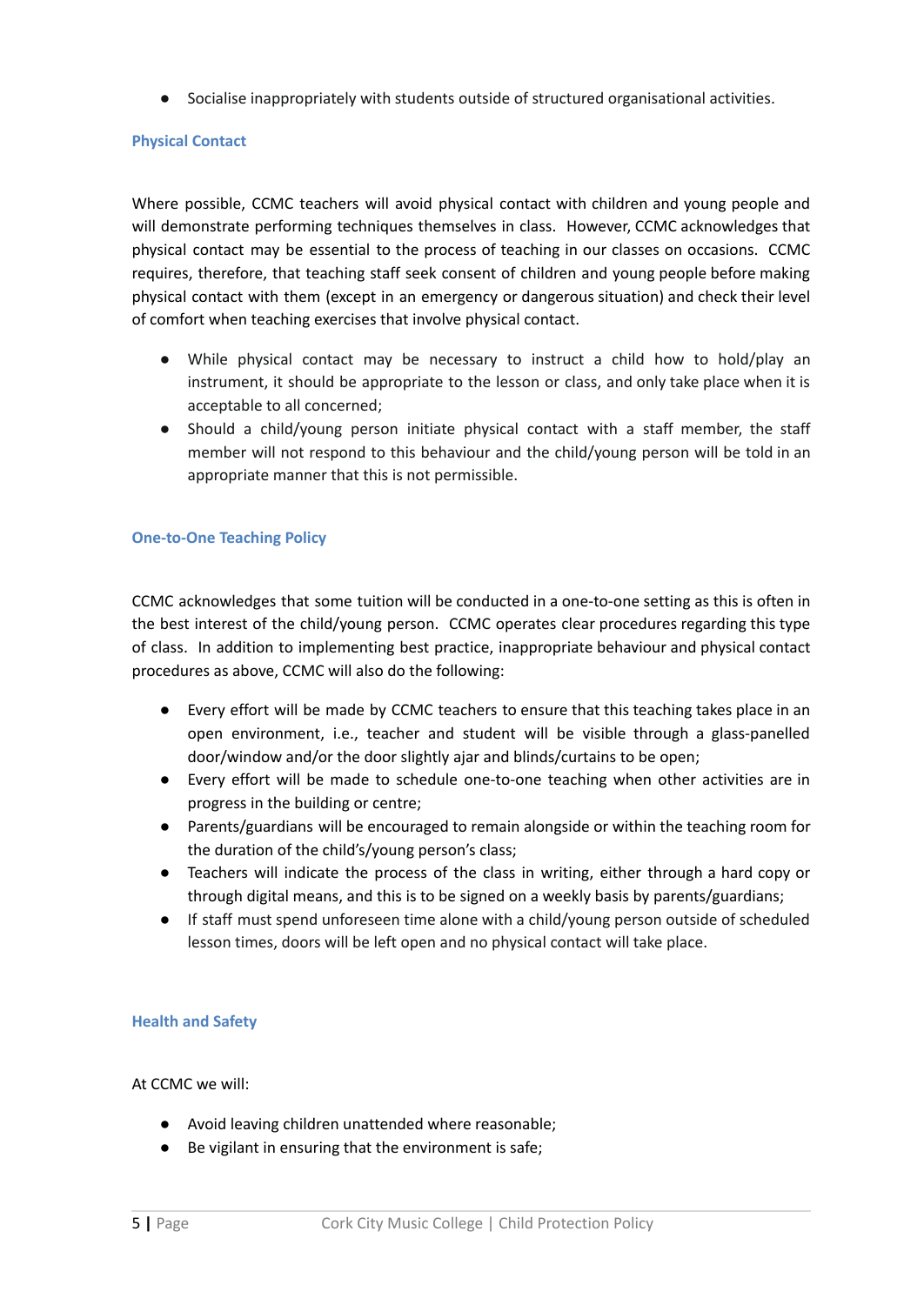- Operate a strict non-smoking environment. The consumption of alcohol is expressly forbidden;
- Be aware of accident procedures and follow accordingly.

Failure by staff to adhere to the 'Code of Behaviour for Staff' is gross misconduct and will be treated as a disciplinary offence, subject to the strict procedures in the Cork City Music College handbook for employees.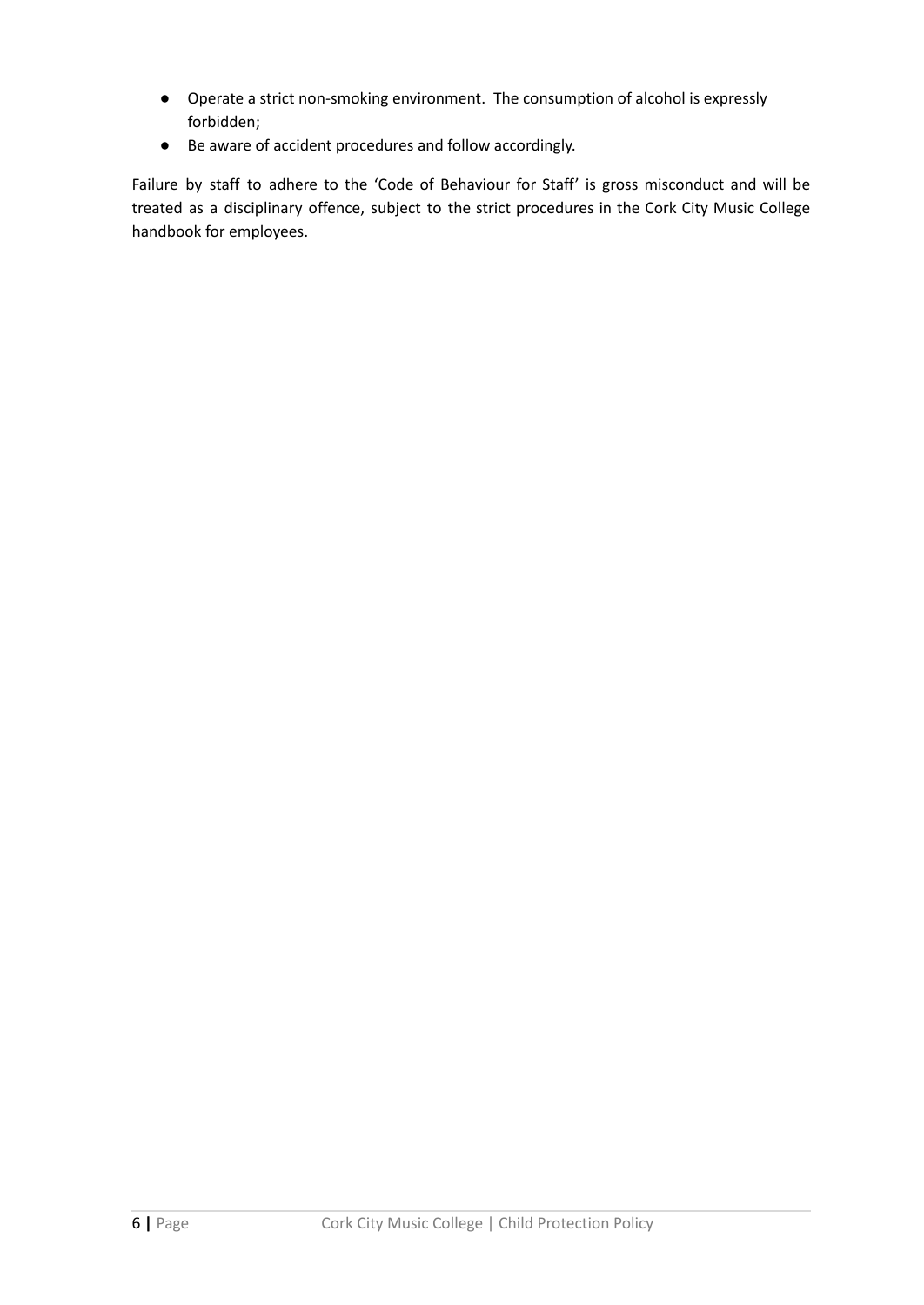## 3. Code of Behaviour for Children and Young People

It is the policy of Cork City Music College to safeguard the welfare of all the children and young people who attend our college and outreach centres, by protecting them from harm. CCMC is also committed to providing a positive and enlightened environment, to facilitate the best possible educational outcome for participants in our classes and courses. The welfare of the children and young people under our care is paramount. The Cork City Music College Anti-Bullying Policy is documented in full in Appendix 1.

The following are the rules that all children and young people on our courses are required to follow:

All children and young people must:

- Make sure a member of staff is informed if they are unable to attend an individual class or will be late for any reason where practicable;
- Not consume alcohol, drugs or smoke while participating in CCMC classes, in keeping with civil law;
- Not engage in rough play;
- Not use inappropriate language.

CCMC wishes to promote a positive and inclusive atmosphere in our college and asks children and young people to be aware of and follow these guidelines:

- Treat each other and all members of staff of CCMC with courtesy, respect and dignity;
- Be aware that bullying will not be accepted or tolerated. Bullying can be defined as repeated aggression, - verbal, psychological or physical - which is conducted by an individual or group against others. Examples of bullying include the following name-calling, physical fighting of any form, making offensive comments, intimidation, threatening, ignoring or excluding others, damaging property, sending abusive text messages, voicemails or social media posts, spreading rumours, sarcasm, mocking, derogatory remarks and gestures;
- Treat each other equally but also as individuals;
- Listen to and respect each other;
- Have fun and encourage a positive, inclusive atmosphere;
- Respect each other's personal space;
- Respect differences of ability, culture, religion, race and sexual orientation;
- Be aware of any special needs people may have.

In general, we ask that all participants use 'common sense' about what is acceptable behaviour and treat others as they would wish to be treated themselves.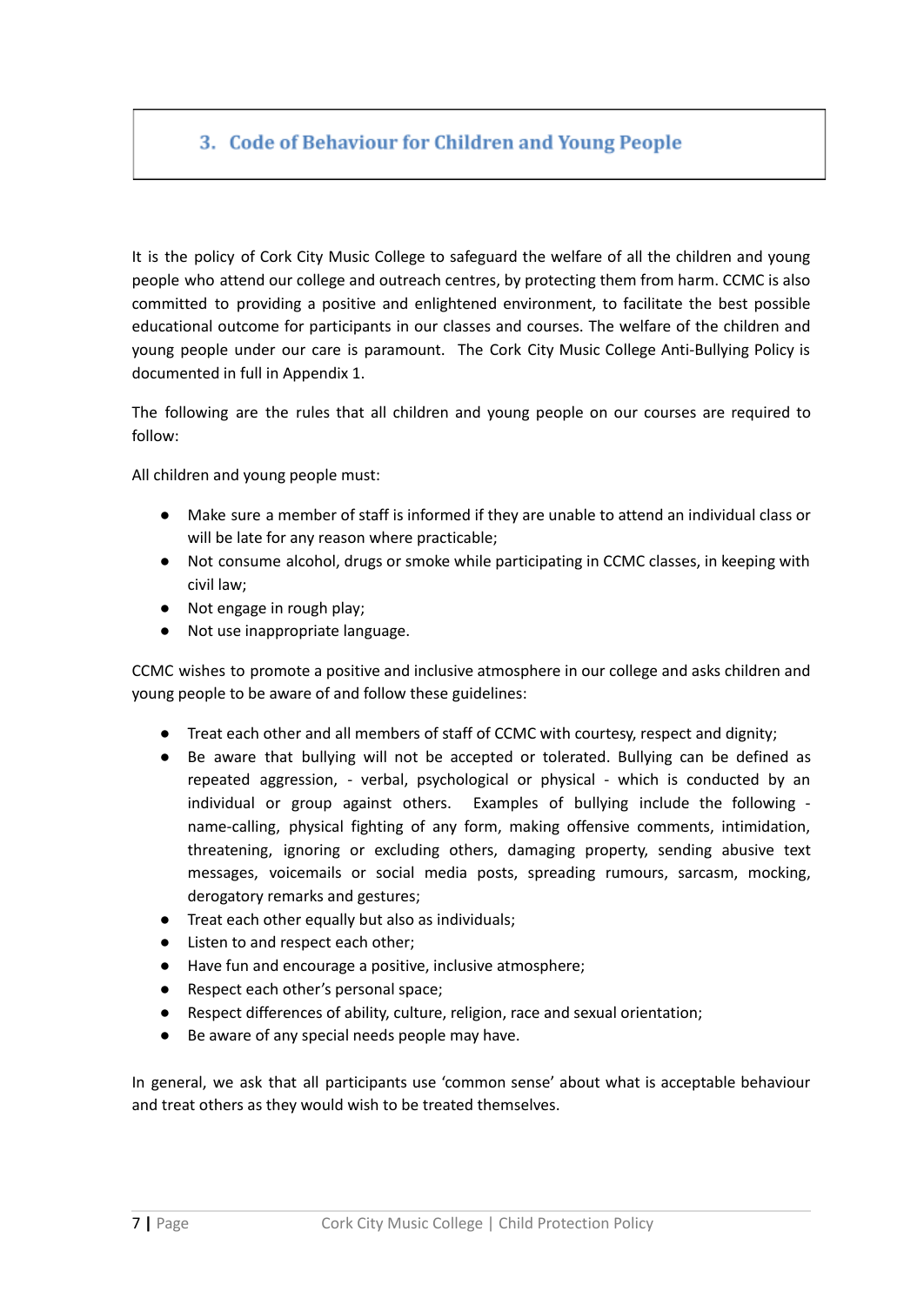## 4. Reporting Procedures for Child Safeguarding Concerns

#### **Designated Liaison Person**

CCMC Principal, Virginia Metcalfe, acts as the Designated Liaison Person for Child Safeguarding.

Contact Virginia Metcalfe: 021 496 6885 / 087 9838992 / principal@ccmc.ie

#### **Deputy Designated Liaison Person**

CCMC Office Manager, Nicola O' Driscoll, acts as the Deputy Designated Liaison Person for Child Safeguarding.

Contact Nicola O' Driscoll: 021 496 6885

It is the responsibility of the Designated Liaison Person and the Deputy Designated Liaison Person to support and advise staff and children and young persons in CCMC classes about policy and procedures in relation to child safeguarding and to ensure procedures are followed. It is also their responsibility to liaise with Tusla and/ or Gardaí where appropriate.

#### **Incidents**

CCMC has a confidential incident file, which will be held in the CCMC office in Coláiste Éamann Rís (See Appendix 2).

Child abuse can be categorised into four types: neglect, emotional, physical and sexual. Children First – National Guidance for the Protection and Welfare of Children includes the following definitions of child abuse:

- 1. Neglect. This is where a child suffers significant harm or impairment of development by being deprived of food, clothing, warmth, hygiene, intellectual stimulation, supervision and safety, attachment to and affection from adults, or medical care.
- 2. Emotional Abuse. This is normally found in the relationship between a caregiver and a child. It occurs when a child's need for affection, approval, consistency and security are not met.
- 3. Physical Abuse. Physical abuse is any form of non-accidental injury that causes significant harm to a child.
- 4. Sexual Abuse. Sexual abuse occurs when a child is used by another person for his or her gratification or arousal, or for that of others.

#### **Dealing with a Disclosure**

CCMC advises its staff to deal as follows with a disclosure from a child or young person:

- Stay calm, listen and allow them enough time to say what they need to say;
- Do not prompt or use leading questions;
- Reassure them but do not promise to keep anything secret;
- Do not make them repeat anything unnecessarily;
- Explain in an age-appropriate way what will happen next.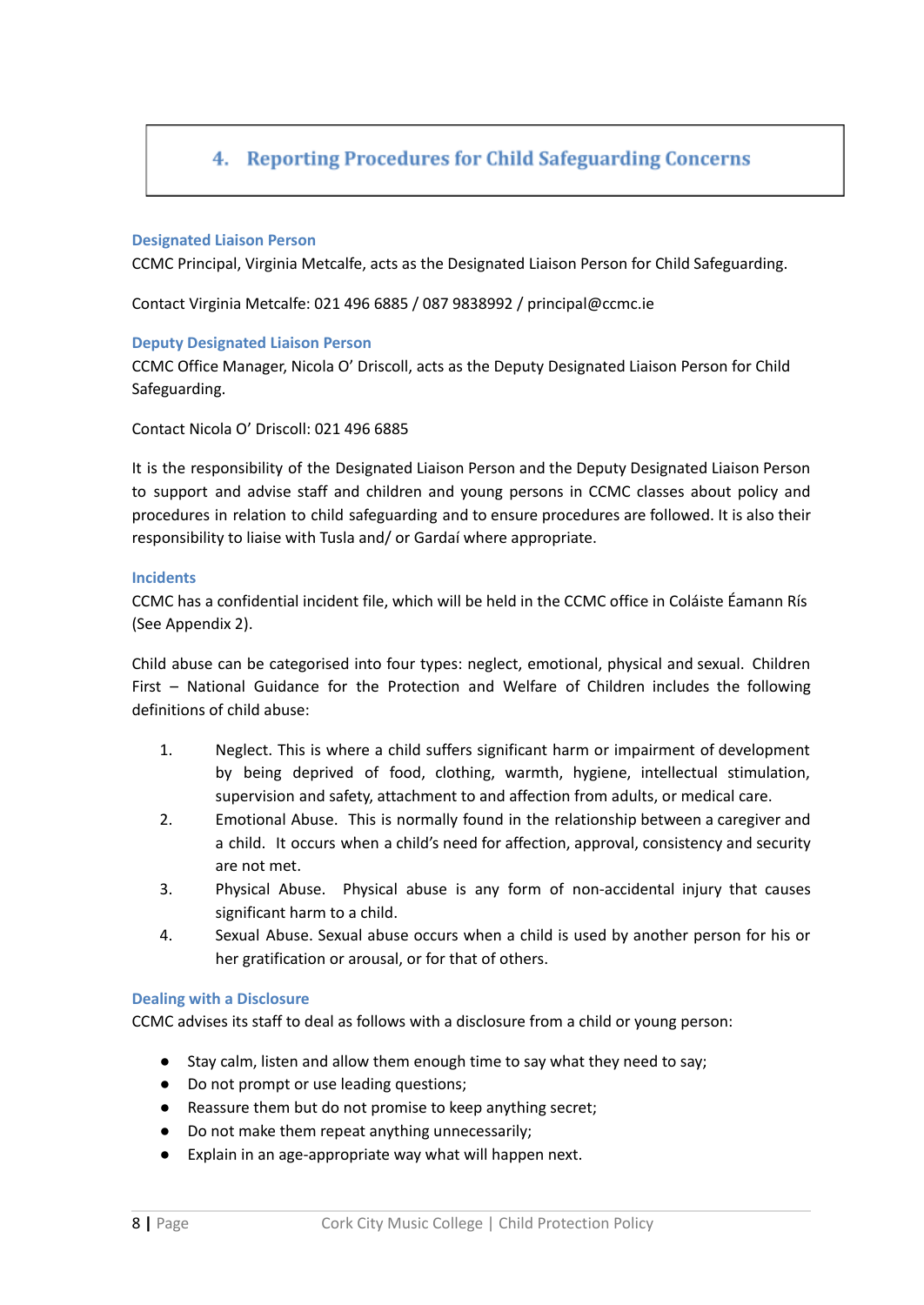**4.1 Action to be taken by all college personnel (teaching and non-teaching) who suspect that a child is being abused or is at risk of being abused:**

#### 4.1.1

If any member of college personnel receives an allegation or has a suspicion that a child may have been abused or neglected, is being abused or neglected, or is at risk of abuse or neglect he or she shall, without delay, report the matter to the DLP in the college, who is responsible for ensuring that the reporting procedures in this section are followed. In addition, registered teachers (i.e., teachers registered with the Teaching Council), as mandated persons, are required to follow the procedures at section 4.2 of this chapter. The DLP shall make a written record of any concern brought to his or her attention by a member of college personnel and shall place this record in a secure location. All college personnel must have due regard to the need for confidentiality at all times. The supports of the college shall continue to be made available to the child(ren) concerned.

#### 4.1.2

Where the allegation or concern relates to the DLP, the member of college personnel shall, without delay, report the matter to the Chairperson of the board of directors. In such cases, the Chairperson shall assume the role normally undertaken by the DLP and shall follow the reporting procedures set out in section 4.3 of this chapter for dealing with the allegation or concern.

#### 4.1.3

College personnel should also be aware of the reporting requirements of the Criminal Justice (Withholding of Information on Offences against Children and Vulnerable Persons) Act, 2012.

## **4.2 Action to be taken where a registered teacher (teacher registered with the Teaching Council) has a concern:**

#### 4.2.1

This section sets out the reporting procedures to be followed by both the DLP and registered teacher where a registered teacher has a concern that a child may have been, is being or is at risk of being abused or neglected.

#### 4.2.2

Where a registered teacher receives an allegation or has a suspicion that a child may have been abused or neglected, is being abused or neglected, or is at risk of abuse or neglect he or she shall, without delay, report the matter to the DLP.

#### 4.2.3

Firstly, the DLP and the registered teacher must consider whether there are reasonable grounds for concern about the welfare and protection of the child.

#### 4.2.4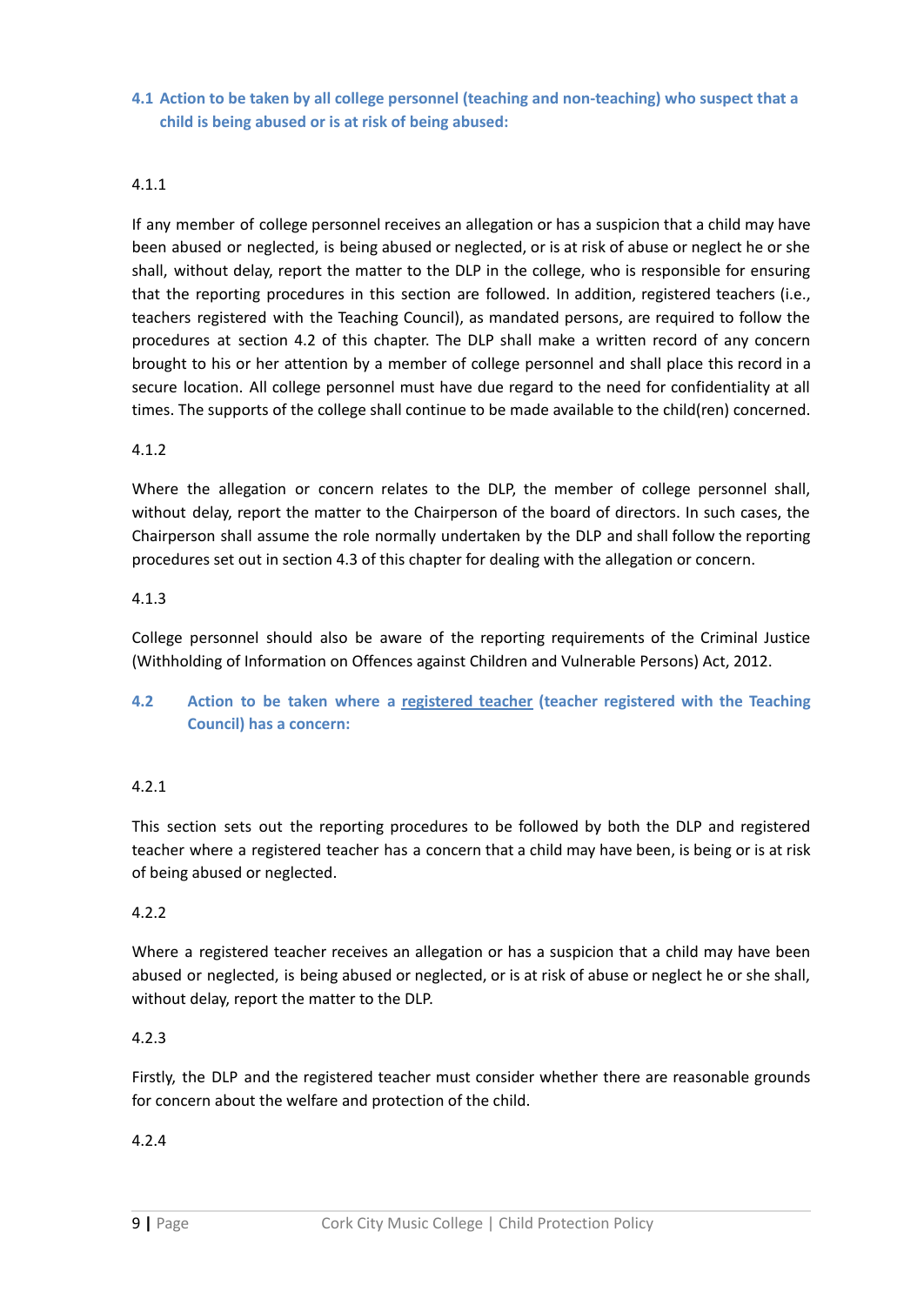If the DLP and the registered teacher both agree that there are reasonable grounds for concern they shall then jointly consider whether the concern in question is at or above the defined threshold of harm at which a report must be submitted as a mandated report to Tusla.

#### 4.2.5

If the DLP and the registered teacher both agree that the concern is at or above the defined threshold of harm at which a mandated report must be made, the concern shall, as soon as practicable, be submitted as a mandated report to Tusla jointly by the DLP and the registered teacher concerned using the Tusla report form. The Tusla report form which is available on the Tusla website www.tusla.ie shall be completed as comprehensively as possible and indicate, in the manner required that it is a mandated report under the Children First Act, 2014.

### 4.2.6

Where the DLP is unsure whether to report a concern to Tusla or whether a report should be submitted as a mandated report, the DLP shall seek advice from Tusla. It should be noted that Children First National Guidance 2017 sets out that Tusla can provide advice in this regard. In consulting Tusla, the DLP shall follow the procedures set out at section 4.3.3 of these procedures. The DLP shall inform the registered teacher concerned that such advice is being sought and shall, when received, inform the registered teacher of the advice provided.

### 4.2.7

Where Tusla advises that a mandated report should be made, the DLP and the registered teacher concerned shall act on that advice and a mandated report shall, as soon as practicable, be submitted to Tusla jointly by the DLP and the registered teacher concerned in accordance with section 4.2.5 of these procedures.

## 4.2.8

In any case (including where the DLP has sought and considered the advice of Tusla) where the DLP and the registered teacher are both satisfied that the concern is not at or above the defined threshold of harm for a mandated report but both consider that it constitutes reasonable grounds for concern the DLP shall as soon as practicable, report the concern to Tusla in accordance with section 4.4 of these procedures. In such cases (i.e., where the registered teacher is satisfied that the concern is not at or above the defined threshold of harm for a mandated report) the teacher is not required to submit a report to Tusla.

#### 4.2.9

In any case (including where the DLP has sought and considered the advice of Tusla) where either the DLP or the registered teacher, has any remaining doubt as to whether the concern is at or above the defined threshold of harm for a mandated report, the DLP or the registered teacher (or both where applicable) shall submit the report to Tusla as a mandated report in accordance with the reporting procedures set out in section 4.4. Where applicable, the mandated report shall be submitted to Tusla jointly by the registered teacher and DLP in accordance with section 4.2.5 of these procedures.

## 4.2.10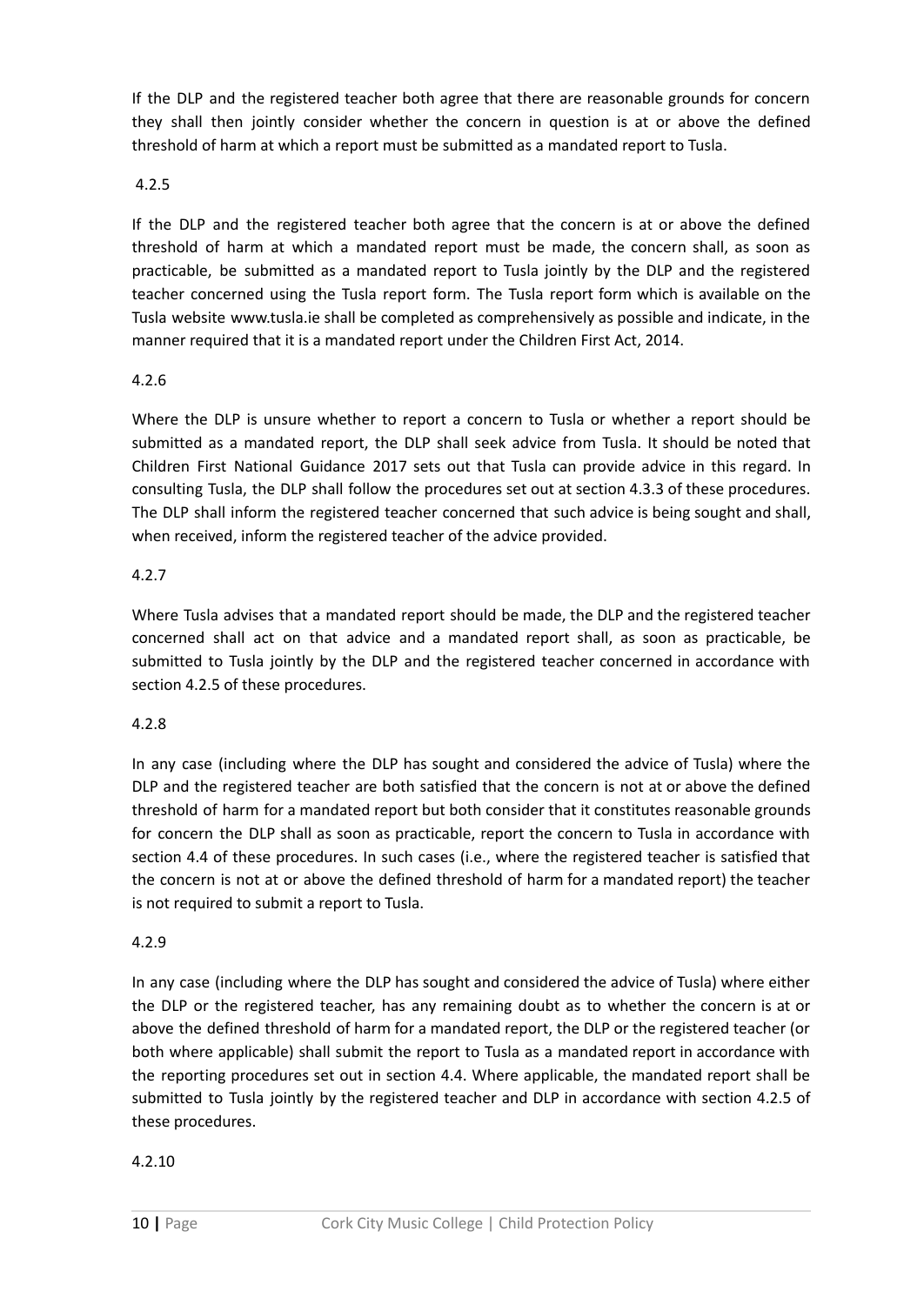Where the DLP has decided not to report to Tusla or has decided not to submit the report as a mandated report to Tusla, the DLP shall advise the registered teacher that it still remains open to that teacher to seek advice from Tusla and to report his or her concern, or to report that concern as a mandated report to Tulsa where he or she still considers that such a report is warranted. In accordance with section 4.3.8 where the DLP has decided not to report to Tusla, the DLP shall give the registered teacher a clear statement in writing as to the reasons why action is not being taken and a copy of that statement shall be retained by the DLP. If, in such circumstances, the registered teacher decides to report the concern to Tusla or to report the concern as a mandated report to Tulsa, he or she shall use the Tusla Report Form which is available on the Tusla website www.tusla.ie and shall also provide a copy of that report to the DLP. Where that report concerns a member of college personnel, the DLP shall inform the employer (the board of directors of CCMC).

## 4.2.11

Important note for registered teachers:

Every registered teacher should note that as a mandated person the statutory obligation under the Children First Act 2015 to make a mandated report to Tusla rests with the individual teacher and this applies regardless of whether or not the DLP reports the concern in question. However, a registered teacher who makes a mandated report to Tusla jointly with the DLP meets his or her statutory obligation to report to Tusla under the Children First Act 2015.

## 4.2.12

All reports shall be submitted to Tusla in accordance with section 4.4 of these procedures.

## **4.3 Action to be taken by the Designated Liaison Person:**

## 4.3.1

This section sets out the procedures that the DLP must follow where concerns about a child are brought to his or her attention or where the DLP has his or her own concerns about a child. The DLP must ensure that the reporting requirements outlined in this chapter are followed correctly and promptly including, where applicable, those in relation to making a mandated report jointly with a registered teacher.

## 4.3.2

In cases where there are concerns about a child and the DLP is satisfied that there are reasonable grounds for concern he or she shall report the matter to Tusla immediately following the procedures for making a report set out at section 4.4 of these procedures. Where the DLP considers that the concern is at or above the defined threshold of harm for a mandated report, the report in question shall be submitted to Tusla as a mandated report by the DLP. In all cases where a registered teacher has brought a concern to the DLP, the DLP and teacher shall also follow the relevant procedures set out at section 4.2 of this chapter.

## 4.3.3

Where there are concerns about a child, but the DLP is not sure whether to report the matter to Tusla or whether a report should be submitted to Tusla as a mandated report, the DLP shall seek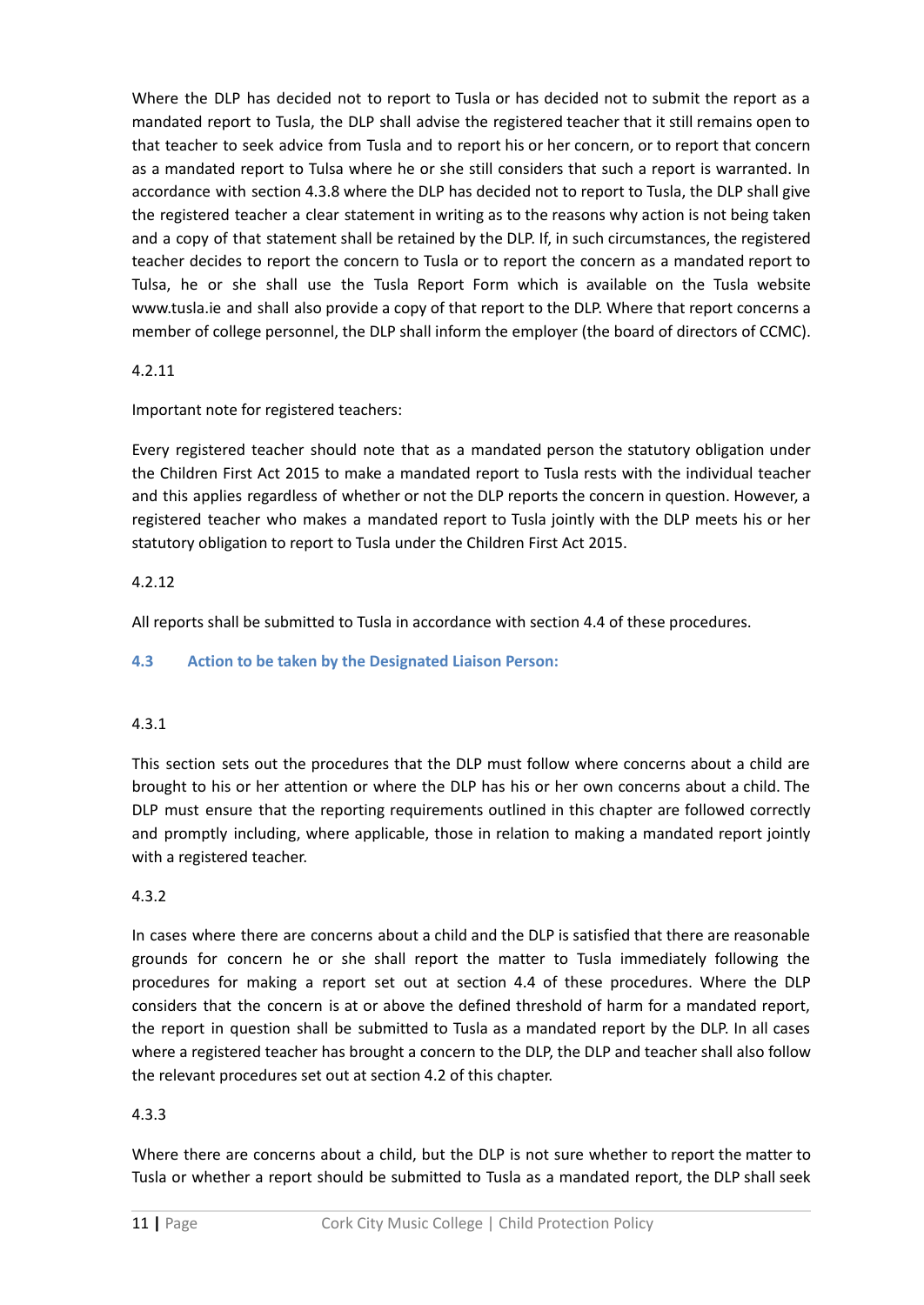advice from Tusla. It should be noted that Children First National Guidance 2017 sets out that Tusla can provide advice in this regard. In consulting Tusla, the DLP shall be explicit that he or she is requesting advice and consultation and that he or she is not making a report. At this informal stage the DLP need not give identifying details. In all cases where the DLP has sought the advice of Tusla the DLP shall retain a record of the consultation which will note the date, the name of the Tusla official and the advice given. It should be noted that as outlined in section 4.2.6 if the concern was brought to the attention of the DLP by a registered teacher, the DLP shall inform the registered teacher that Tusla's advice is being sought and shall inform the registered teacher of the advice when received. Where Tusla advises that a report should be submitted as a mandated report, the DLP shall act on that advice (and where applicable this report shall be submitted to Tusla jointly with the registered teacher concerned in accordance with section 4.2.5 of these procedures).

## 4.3.4

Where the DLP is satisfied that the concern is not at or above the defined threshold of harm for a mandated report but he or she considers that it constitutes reasonable grounds for concern he or she shall report the concern to Tusla in accordance with section 4.4 of these procedures.

## 4.3.5

If the DLP has any remaining doubt as to whether the concern is at or above the defined threshold of harm for a mandated report, the DLP shall submit the report to Tusla as a mandated report in accordance with the reporting requirements set out in this chapter, including, where applicable, those relating to joint reporting with a registered teacher as set out in section 4.2.5 of these procedures.

## 4.3.6

Children First National Guidance 2017 outlines that it is good practice to inform the parent/carer that a report concerning his or her child is being made and the reasons for the decision to make the report. However, Children First National Guidance 2017 provides that it is not necessary to inform a parent/carer that a report is being made –

- (a) if by doing so, the child will be placed at further risk or
- (b) in cases where the family's knowledge of the report could impair Tusla's ability to carry out a risk assessment or
- (c) if the reporter is of the reasonable opinion that by doing so it may place the reporter at risk of harm from the family.

Accordingly, any DLP who is submitting a report to Tusla should inform a parent/carer that a report is being made and the reasons for the decision to report except where any of the conditions at (a) to (c) above apply. In any case, where a registered teacher is submitting a report to Tusla, the DLP, rather than the teacher concerned, shall assume the responsibility for informing the parent/carer.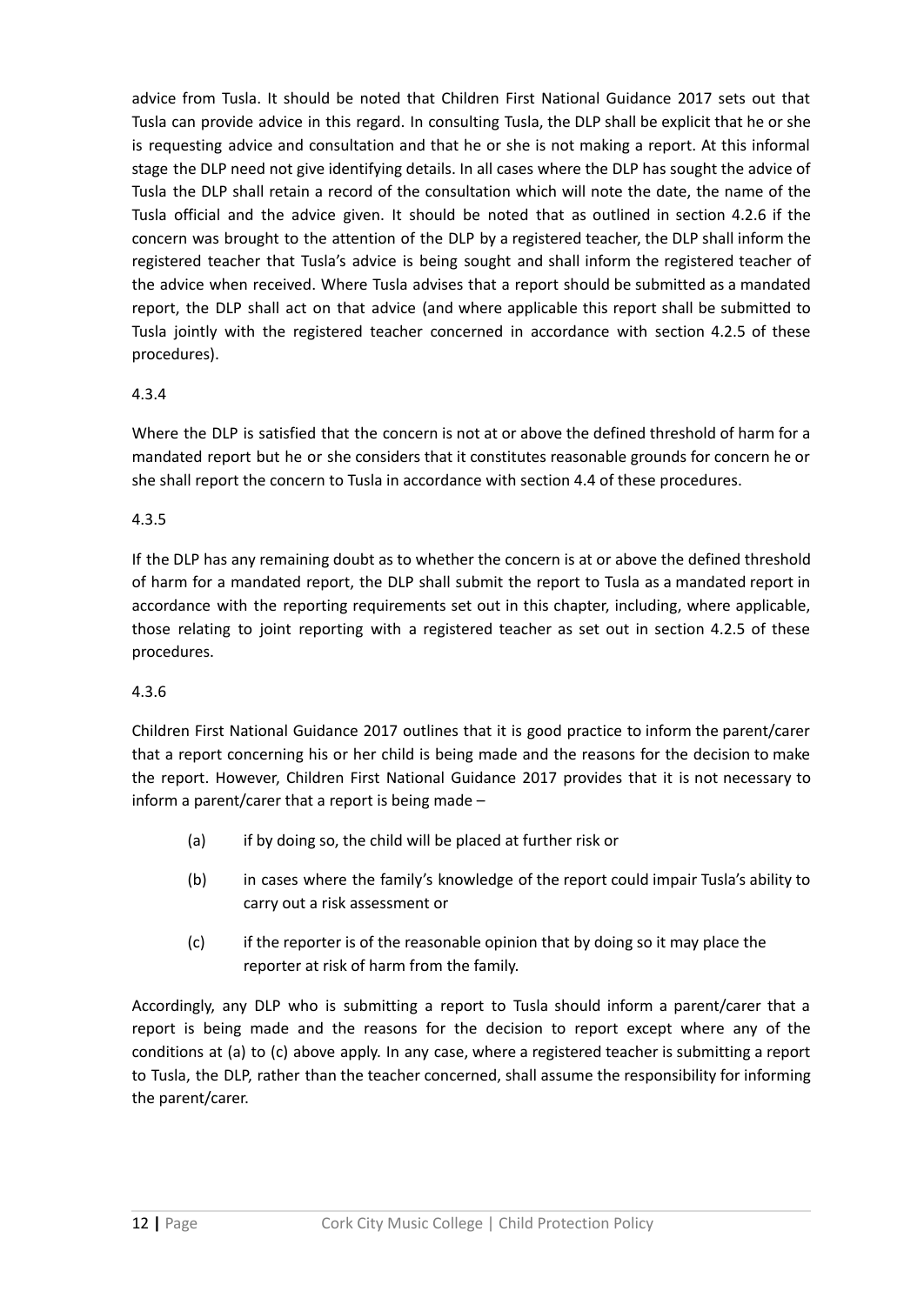A record shall be made of the information communicated by the DLP to the parent/carer. A decision by the DLP not to inform a parent/carer shall be recorded together with the reasons for not doing so.

### 4.3.7

Important note for DLP: Where the DLP has any doubt as to whether to inform a parent/carer that a report concerning his or her child is being made to Tusla, the DLP shall seek the advice of Tusla.

### 4.3.8

If the DLP decides that the concern of the member of college personnel, including that of a registered teacher, should not be reported to Tusla the DLP shall give the member of college personnel a clear statement, in writing, as to the reasons why action is not being taken. A copy of this statement should be retained by the DLP.

The member of college personnel shall also be advised by the DLP that if he or she remains concerned about the situation, he or she is free to consult with or report to Tusla. If the member of college personnel decides to report the concern to Tusla he or she shall use the Tusla Report Form which can be found on Tusla's website www.tusla.ie. The member of college personnel shall provide a copy of that report to the DLP. Where that report concerns a member of college personnel, the DLP shall inform the employer (the board of directors).

#### 4.3.9

All reports shall be submitted to Tusla in accordance with section 4.4 of these procedures.

#### **4.4 Making a Report to Tusla:**

#### 4.4.1

A concern may be made known initially to Tusla either in person, by phone or in writing, to the local social work duty service in the area where the child lives. It is generally most helpful if persons wishing to report child abuse concerns make personal contact with Tusla. This will facilitate the duty social worker in gathering as much information as possible about the child and his or her parents/carers.

#### 4.4.2

The national contacts for Tusla can be found on the Tusla website www.tusla.ie. The dedicated contact point for Cork is **Tusla Child and Family Agency, Block 36, St Finbarr's Campus, Douglas Road, Cork. 021 4923493. For out-of-hours, contact 0818 776315.**

#### 4.4.3

In the case of any concern (whether the concern was made known initially in person, by phone or in writing to either Tusla or An Garda Síochána), the Tusla Report form which is available on the Tusla website www.tusla.ie shall be completed and forwarded to Tusla as soon as possible thereafter. Although all information requested might not be available to the person making a report, the Tusla Report form shall be completed as comprehensively as possible.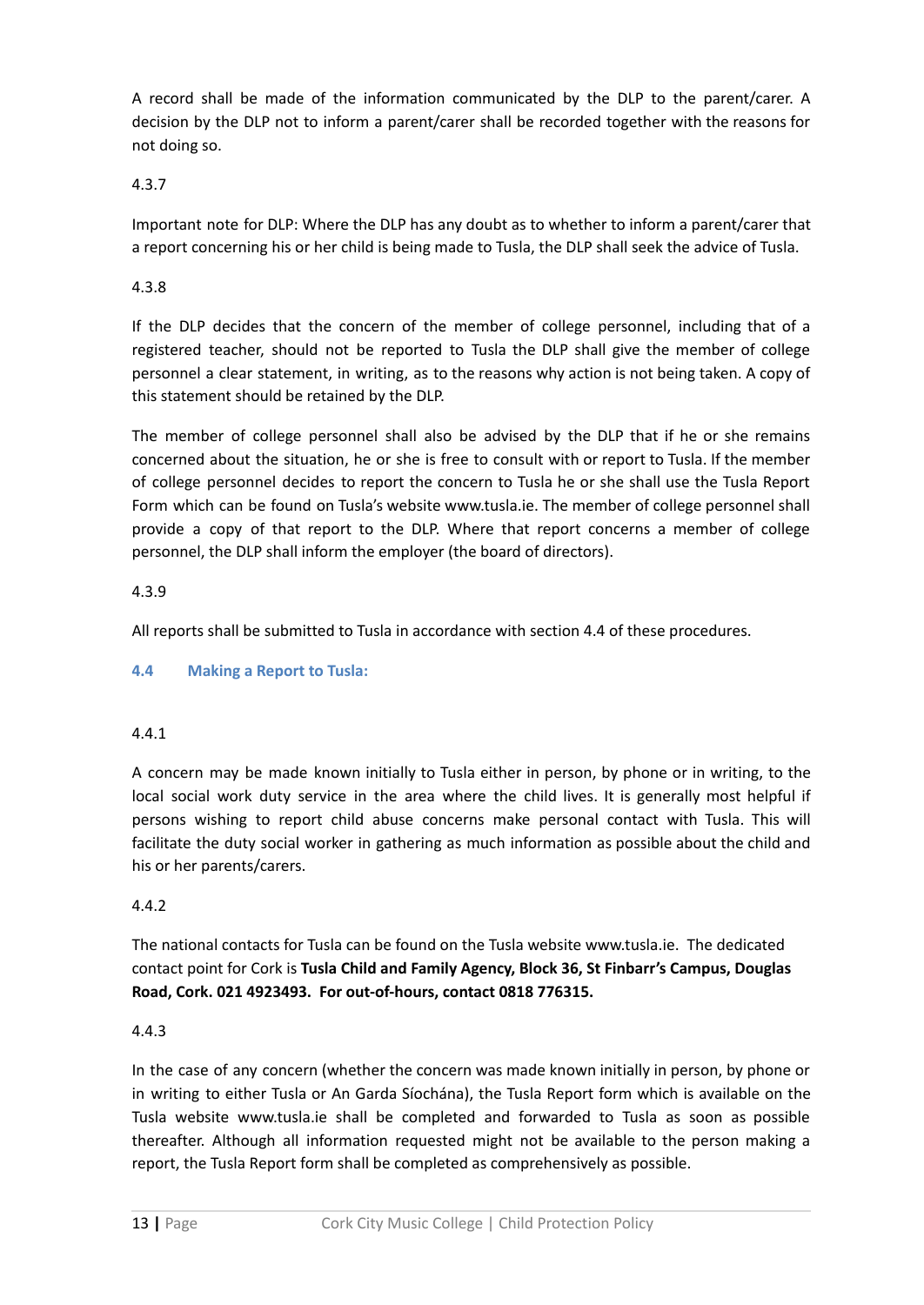## 4.4.4

The Tusla Report form shall be used for reporting all concerns to Tusla. In order to submit a report as a mandated report, the reporter shall indicate, in the manner required, on the Tusla Report form that the report is a mandated report under the Children First Act, 2014. Tusla Report form can be posted to a Tusla authorised person using the contact details on Tusla's website www.tusla.ie. Tusla has introduced an e-Solution electronic report form which is available on the Tusla website and will allow for electronic submission of reports to Tusla.

## 4.4.5

Under no circumstances should a child be left in a situation that exposes him or her to harm or risk of harm pending intervention by Tusla. If it is considered that a child is in immediate danger and Tusla cannot be contacted, An Garda Síochána should be contacted without delay.

## 4.4.6

Mandated persons should also note –

(a) Under the Children First Act, 2015 mandated persons are required to make a written report as soon as practicable using the Tusla Report form. The mandated person should indicate, in the manner required on the form that the report is a mandated report under the Children First Act, 2014.

(b) All mandated reports received by a Tusla authorised person will receive a formal acknowledgement of receipt by Tusla.

(c) Mandated persons are not required to report the same concern more than once. However, if a mandated person becomes aware of any additional information a further report shall be made.

(d) In addition, a mandated person is not required to make a report where the sole basis for his or her knowledge, belief or suspicion of harm is as a result of information he or she has acquired, received or become aware of

- (1) from another mandated person that a report has been made to Tusla in respect of the child concerned by that other person or
- (2) from a person other than a mandated person, who has reported jointly with a mandated person, that a report has been made to Tusla in respect of the child concerned by that other person, or
- (3) pursuant to assisting Tusla in assessing a concern.

(e) Where a mandated person acting in the course of his or her employment or profession as a mandated person knows, believes or has reasonable grounds to suspect that a child may be at risk of immediate harm and should be removed to a place of safety, he or she may make a report to Tusla other than by means of the Tusla Report form. In such cases, a Tusla Report form must be submitted as soon as possible thereafter but, in any event, not later than 3 days after the making of the first-mentioned report.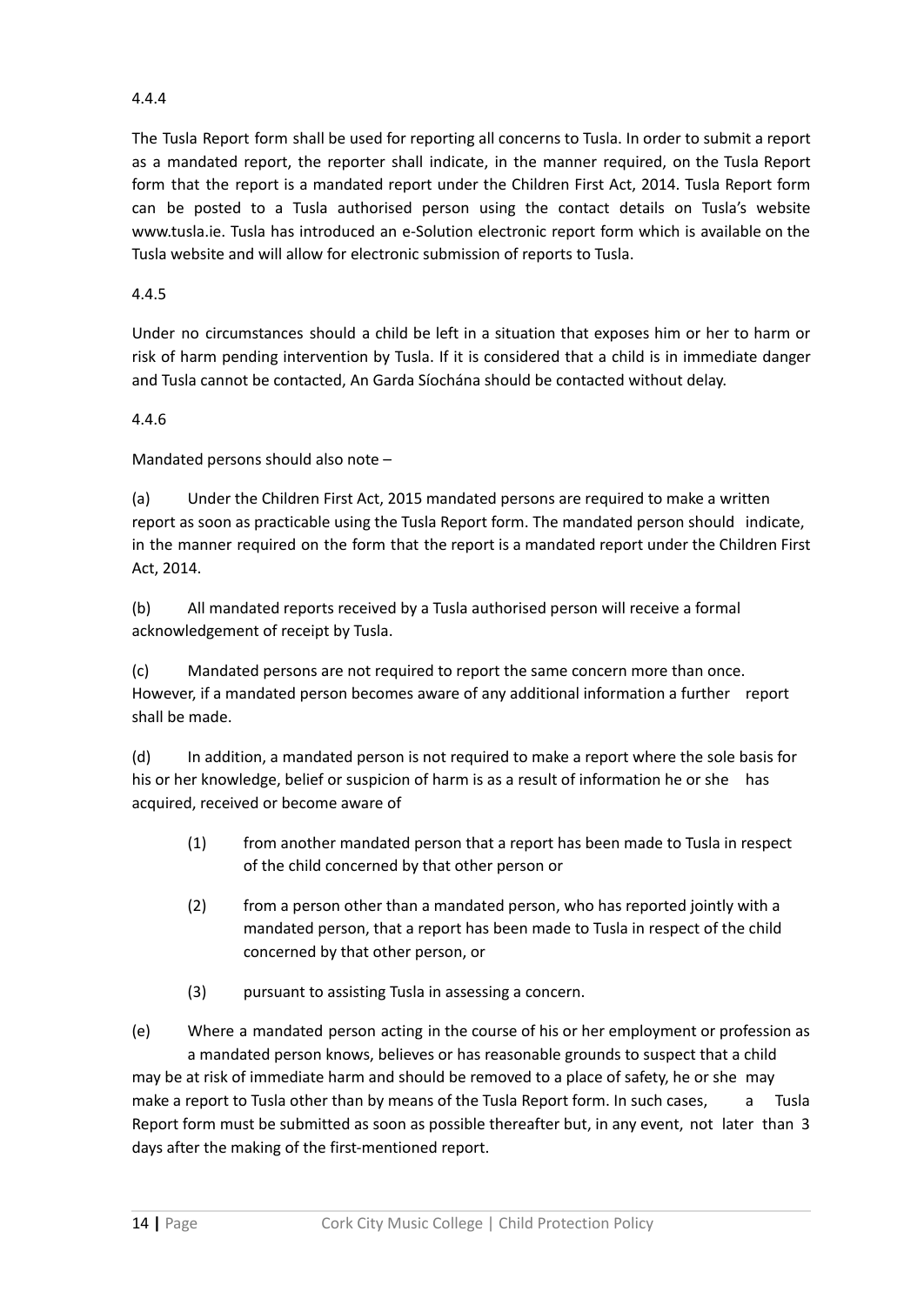## 4.5.1

At each board of directors meeting, the principal's report to the board shall include a Child Protection Oversight Report containing information under 4 headings as follows –

- (1) Allegations of abuse made against members of college personnel
- (2) Other child protection concerns in respect of pupils in the college (i.e., concerns that do not involve any allegation of abuse against a member of college personnel)
- (3) Child protection concerns arising from alleged bullying behaviour amongst pupils and
- (4) Summary data in respect of reporting.

## 4.5.2

Where an allegation of abuse is made against a member of college personnel, the DLP shall always inform the employer (the board of directors). This applies whether or not the matter is being reported to Tusla.

**4.6 Child protection concern about a member of college personnel raised by a parent:**

## 4.6.1

Where a parent of a pupil in the college makes an allegation of abuse against a member of college personnel the following additional procedures shall be followed by the DLP and the board of directors as applicable.

#### 4.6.2

The DLP shall, within 10 college days of the parent making the allegation (whether to the DLP, the board of directors or another member of college personnel) issue a written notification to the parent concerned which sets out –

(a) that in accordance with the requirements of the Child Protection Procedures for Cork City Music College –

1. the matter has been reported by the DLP to Tusla or

2. Tusla advice has been sought in respect of the matter by the DLP and on foot of that advice the matter was not reported to Tusla or

3. the DLP determined that the matter did not constitute reasonable grounds for concern as set out under these procedures and therefore did not require reporting to Tusla and the reasons for that determination,

(b) that it is open to the parent concerned to contact Tusla directly in relation to the matter, should the parent wish to do so and,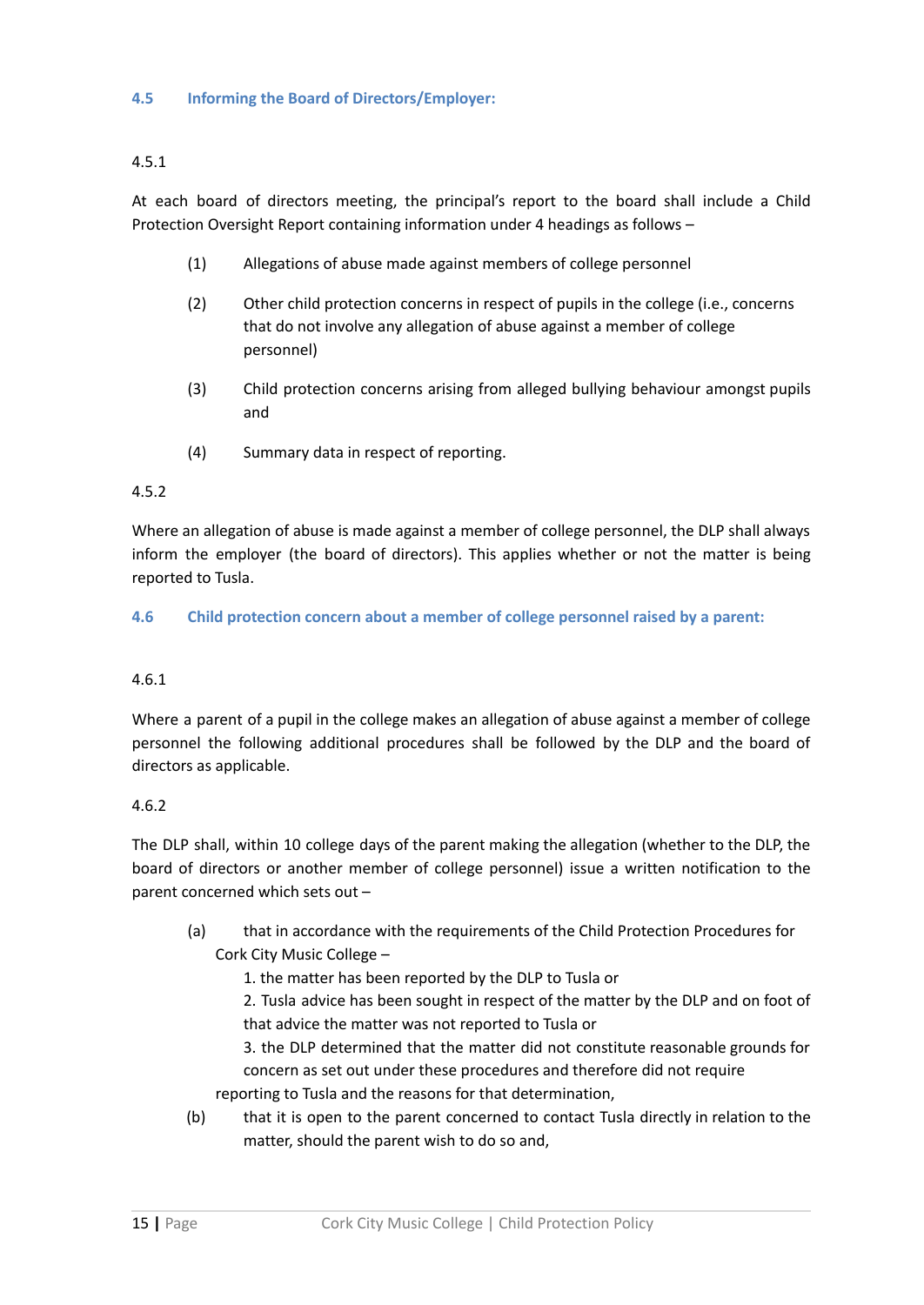(c) that any allegation of abuse against a college employee reported to Tusla falls to be dealt with under the relevant procedures set out in chapter 7 "Allegations of Suspicions of Child Abuse regarding College Employees" of the Child Protection Procedures for Primary and Post-Primary Colleges 2017 and, as applicable, under relevant employee disciplinary procedures and therefore shall not be dealt with under the college's parental complaints procedures.

## 4.6.3

In any case where a parent has not received the written notification from the DLP referred to at section 4.6.2 above within the required timeframe, the parent may raise the matter directly with the DLP. If the written notification is not received by the parent within 5 college days of raising the matter with the DLP, the parent may notify the board of directors in writing of this fact. In such circumstances, the board of directors shall direct the DLP to ensure that a notification containing the information specified in section 4.6.2 of these procedures is issued to the parent within 10 college days of the board of directors receiving the parent's written notification.

#### 4.6.4

Where a parent of a pupil in the college makes an allegation of abuse against the DLP, the Chairperson of the board of directors shall assume the role normally undertaken by the DLP under section 4.6 and shall follow the procedures as set out above.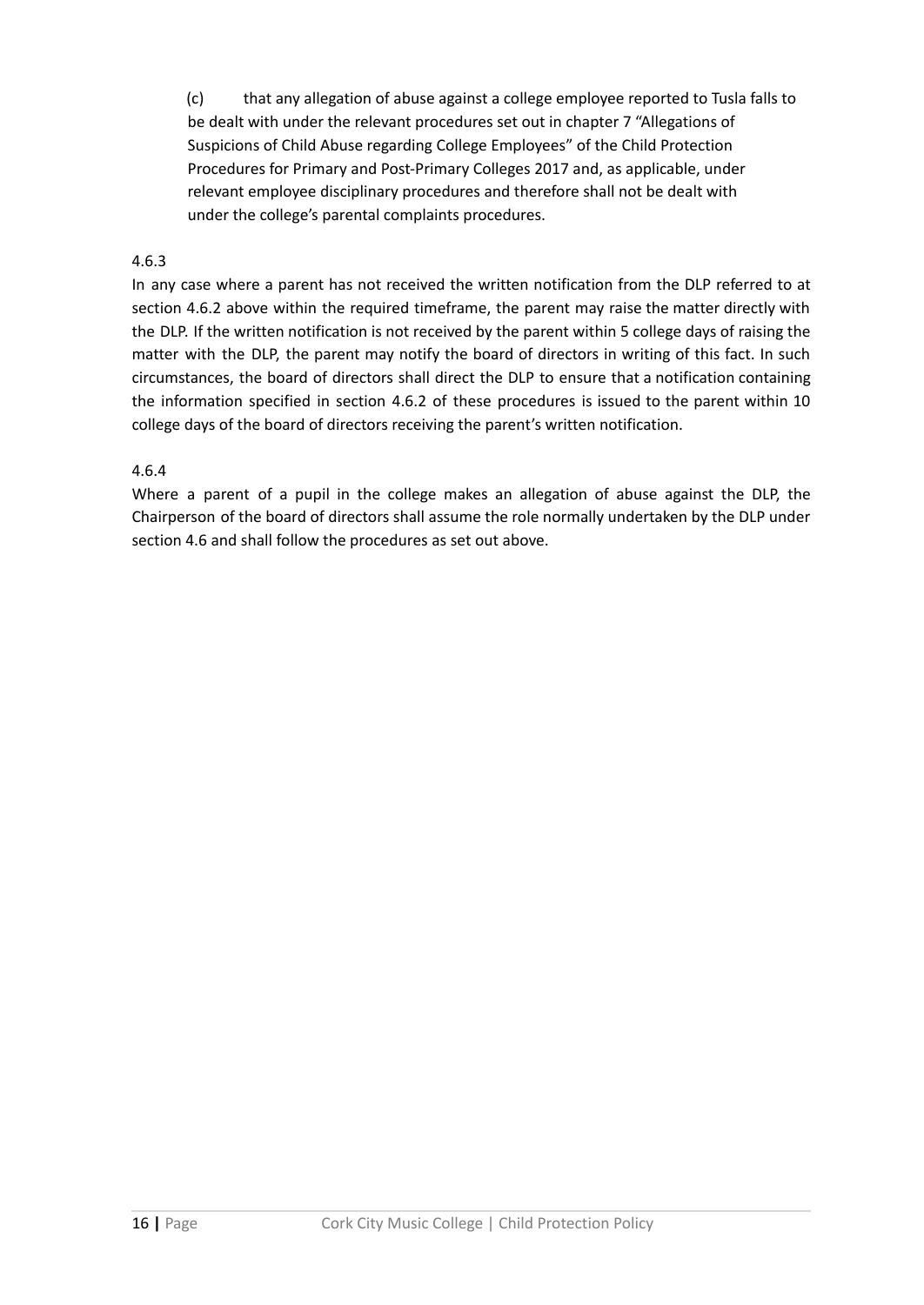## 5. Confidentiality Statement

CCMC is committed to ensuring peoples' rights to confidentiality. However, in relation to child protection and welfare we undertake that:

- Information will only be forwarded on a 'need to know' basis in order to safeguard the child / young person;
- Giving such information to others for the protection of a child or young person is not a breach of confidentiality, if we deem it in the vital interest of a child to do so;
- We cannot guarantee confidentiality where the best interests of the child or young person conflict with their rights to confidentiality under data protection legislation and their right to protection from any risk we identify or suspect;
- Primary carers, children and young people have a right to know if personal information is being shared and / or a report is being made to the Health Service Executive, unless doing so could put the child or young person at further risk;
- Images of a child or young person containing identifying information will not be used for any reason without the consent of a parent or carer (however, we cannot guarantee that cameras / videos will not be used in public performances; we do not have any control whatsoever in this regard and images or video recorded and shared of public performances are exempt from data protection legislation under the artistic exemption Article 85 of GDPR);
- With the exception of public performances, CCMC will request the consent of primary carers to use images of students for publicity purposes by CCMC and will not use identifying images without this consent;
- All new staff and fixed-term contracted teachers will be required to sign a staff confidentiality agreement (see appendix 4);
- The incident report file will be kept in a locked cabinet in the CCMC office.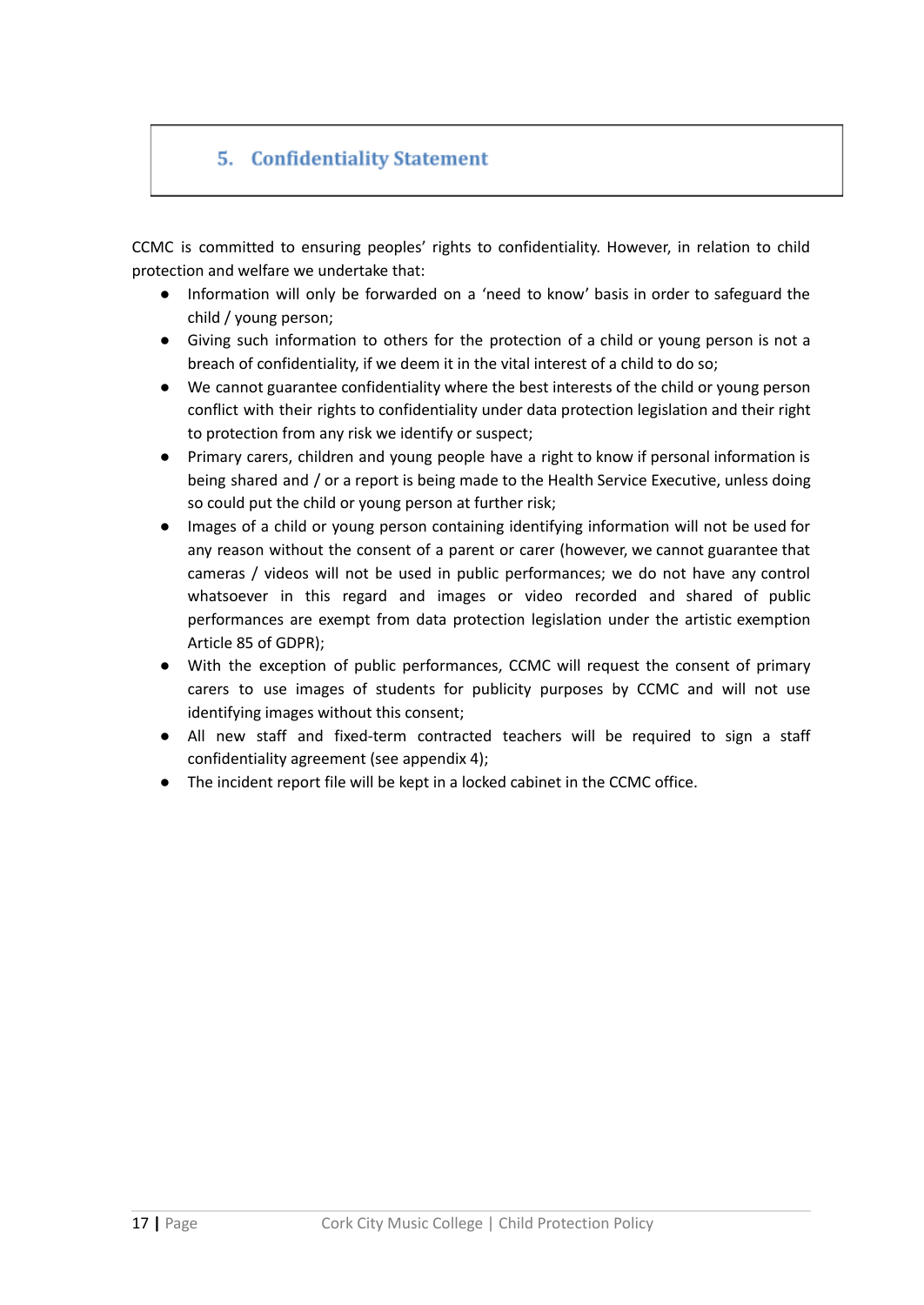## 6. Recruitment and Selection of Staff

- CCMC will ensure that staff are carefully selected, trained and supervised to provide a safe environment for all children and young people;
- Roles and responsibilities for every job (paid and voluntary) will be clearly defined;
- Permanent staff positions will be advertised widely;
- A panel of at least two representatives will select permanent staff through an interview process;
- Appointments for fixed-term contracted teaching positions will be made from a panel of teachers put together by the Principal/Vice Principal and Board. A panel consisting of at least two representatives will then select teachers through an interview and audition process. Anyone interested in applying to work as a fixed-term contracted teacher will be asked to send a CV and cover letter;
- CCMC will endeavour to select the most suitably qualified personnel;
- At least two references, which are recent, relevant, independent and verbally confirmed, will be necessary for all staff and will be sought using a confidential reference form (see Appendix 5). Should there be reason to exclude an applicant, this will be discussed and agreed on a case-by-case basis at board level. References cannot be supplied by family members;
- All staff (paid and voluntary) shall be Garda Vetted by CCMC prior to commencement of work. This procedure is qualified in the following respects:
- We will attempt to vet non-Irish staff through the Garda Vetting process. However, An Garda Síochána will not vet those without an Irish address. In order to provide the highest quality of facilitation to young people, we will rely, in these cases, on the referencing procedure outlined above;
- Occasionally, voluntary staff on a once-off or occasional basis will need to be brought in at a late stage to assist with the running of our events. The time-scale for vetting means it may not possible to complete the process and we shall, therefore, rely on the referencing procedure outlined above. This procedure is in line with the provisions of the Garda Vetting Act.
- No person who would be deemed to constitute a 'risk' will be permitted to work (paid or voluntary) for CCMC. The following would be considered risk factors:
- Any child-related convictions;
- A refusal to sign declaration form or provide details of two referees;
- A refusal to submit to the Garda Vetting process;
- Insufficient documentary evidence of identification;
- Concealment of information relating to one's suitability for working with children.
- There will be a probationary period of six months for each permanent member of staff recruited and a probationary period of 10 weeks for each fixed-term contracted teacher recruited;
- All staff (permanent, fixed-term contract, and voluntary) will be required to complete a declaration form (See Appendix 6);
- All new staff and fixed-term contracted teachers will be required to sign a contract.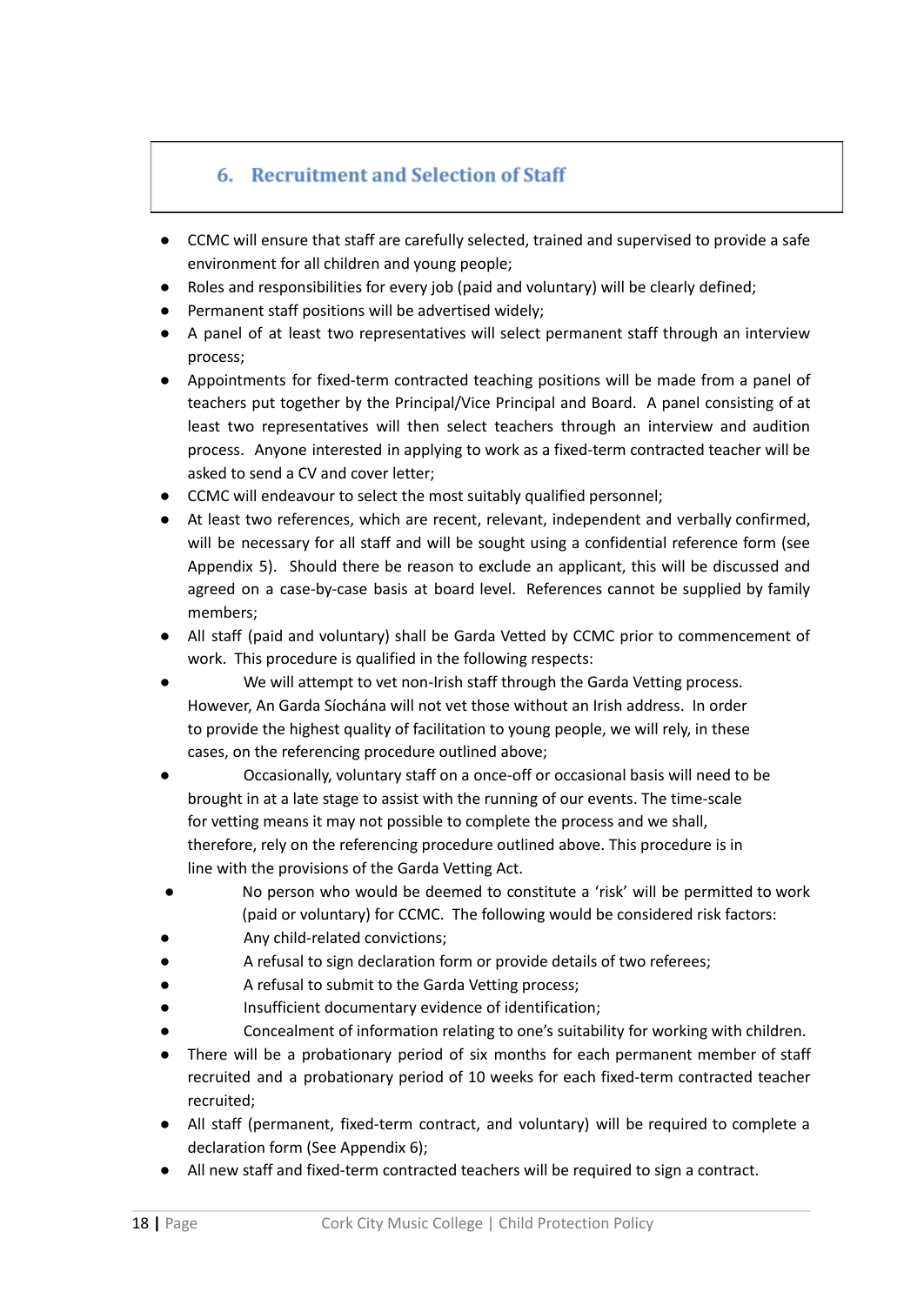# 7. Managing and Supervising Staff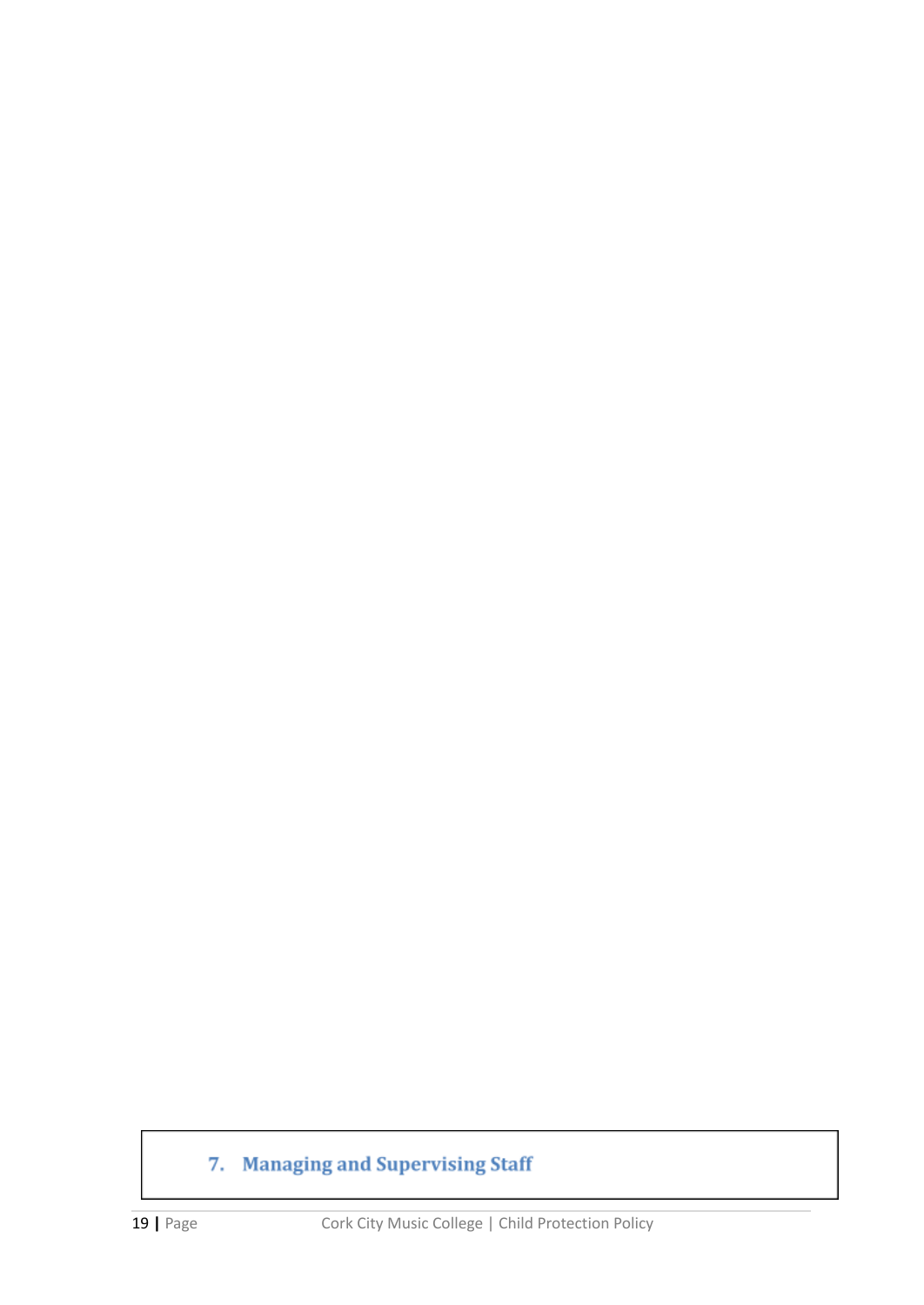New permanent staff will:

- Be made aware of CCMC's code of conduct, be made a Designated or Deputy Designated Liaison Person, as appropriate, undergo child protection training and prior to this will be familiar with CCMC's Safeguarding and Child Protection Policies;
- Undergo a probationary period of six months and be subject to the recruitment procedures outlined in Section 6;
- Will be trained in Child Safeguarding and Protection Procedures and required to read and sign CCMC's Child Safeguarding and Child Protection Policy documents.

All permanent staff will:

- Be trained in Child Safeguarding and Protection Procedures and required to read and sign CCMC's Child Safeguarding and Child Protection Policy documents;
- Receive an adequate level of supervision and review of their work practices.

All fixed-term contracted staff and voluntary staff will:

- Be sent a copy of CCMC's Child Safeguarding and Child Protection Policy documents to read and sign prior to their employment with CCMC;
- Be familiar with CCMC's Child Safeguarding and Child Protection Policy documents and be given training as outlined in Section 2 under Best Practice;
- Be subject to the recruitment procedures as outlined in Section 6.

## 8. Involvement of Primary Carers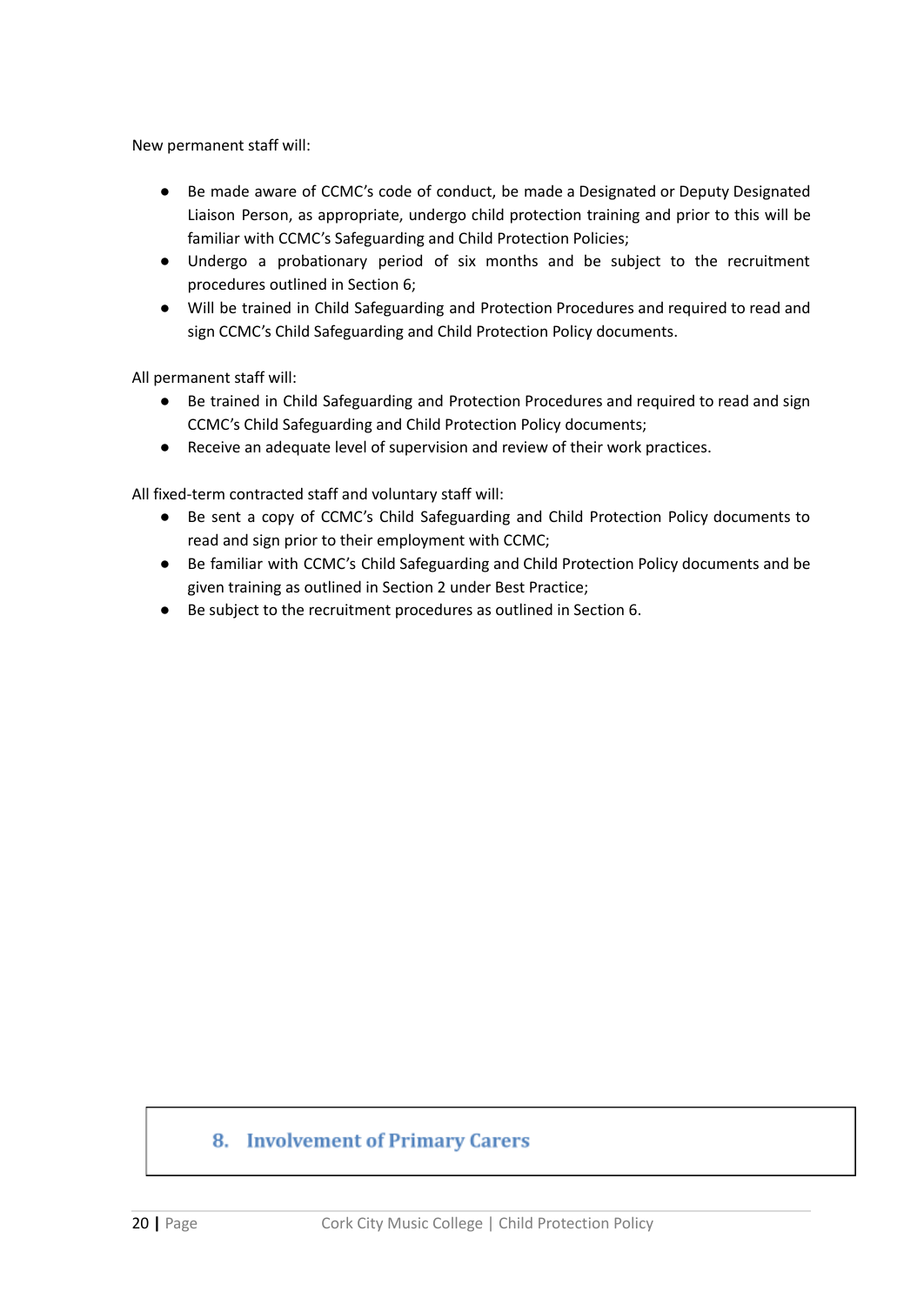CCMC is committed to being open with all primary carers.

CCMC undertakes to:

- Advise primary carers of CCMC's Child Safeguarding and Child Protection Policy documents;
- Make copies of our policies available via our website;
- Make copies of the policies available when requested;
- Inform primary carers of all activities and potential activities;
- Comply with health and safety practices;
- Operate child centred policies in accordance with best practice as outlined in Section 2;
- Adhere to our staff recruitment and management guidelines as outlined in Section 6;
- Ensure as far as possible that activities are age appropriate;
- Encourage and facilitate the involvement of parents, carers and responsible adults where appropriate.

If CCMC has concerns about the welfare of a child or young person we will follow our reporting procedures outlined in Section 4 and in the event of a complaint against a member of staff we will follow procedures outlined in Sections 9 and 10 as appropriate to the nature of the complaint.

## 9. Dealing with Allegations against Staff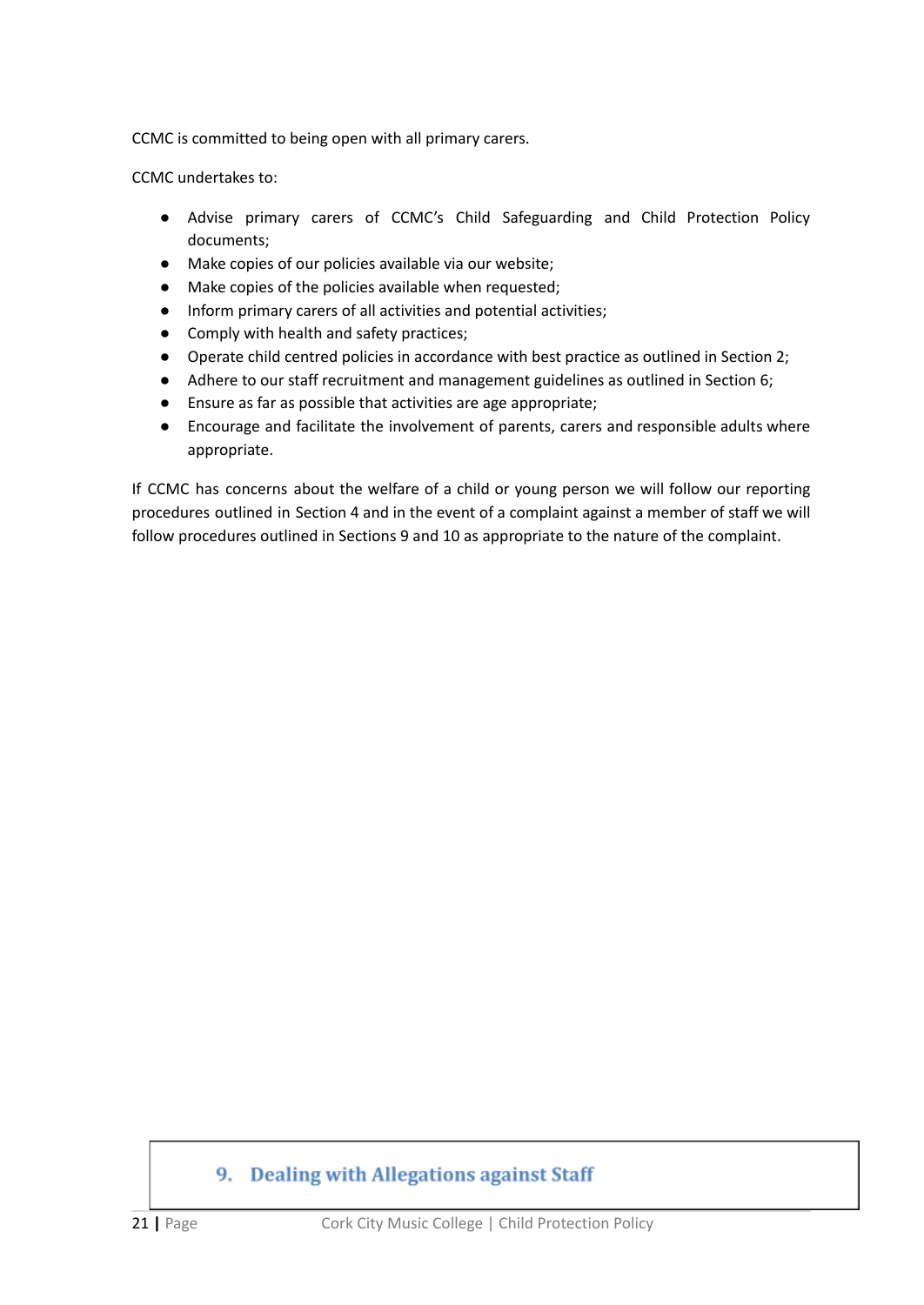In the instance of an allegation, CCMC's first priority is the safety of the child. CCMC also has a responsibility to the employee.

Two separate procedures must be followed:

- In respect of the child or young person, either the Designated Liaison Person or the Deputy Designated Liaison Person will deal with issues related to the child or young person. In the event that either of these two Designated Liaison Persons has had allegations made against them, the other Designated Liaison Person, who has not had allegations made against them, will deal with the issues related to the child or young person;
- In respect of the person against whom the allegation is made, the CCMC Chairperson, will deal with issues related to the staff member;
- The reporting procedures in Section 4 should be followed, and the parents/ carers and the child or young person should be kept informed of actions planned and taken;
- The staff member will be informed as soon as possible of the nature of the allegation and will be given the opportunity to respond;
- Any action following an allegation of abuse against an employee should be taken in consultation with Tusla and Gardaí;
- After consultation, the CCMC Chairperson will advise the person accused and take measures appropriate to the level of risk while not unreasonably penalizing the worker – unless necessary to protect the child or young person. Measures could include increased supervision, assignment to different duties, or suspension.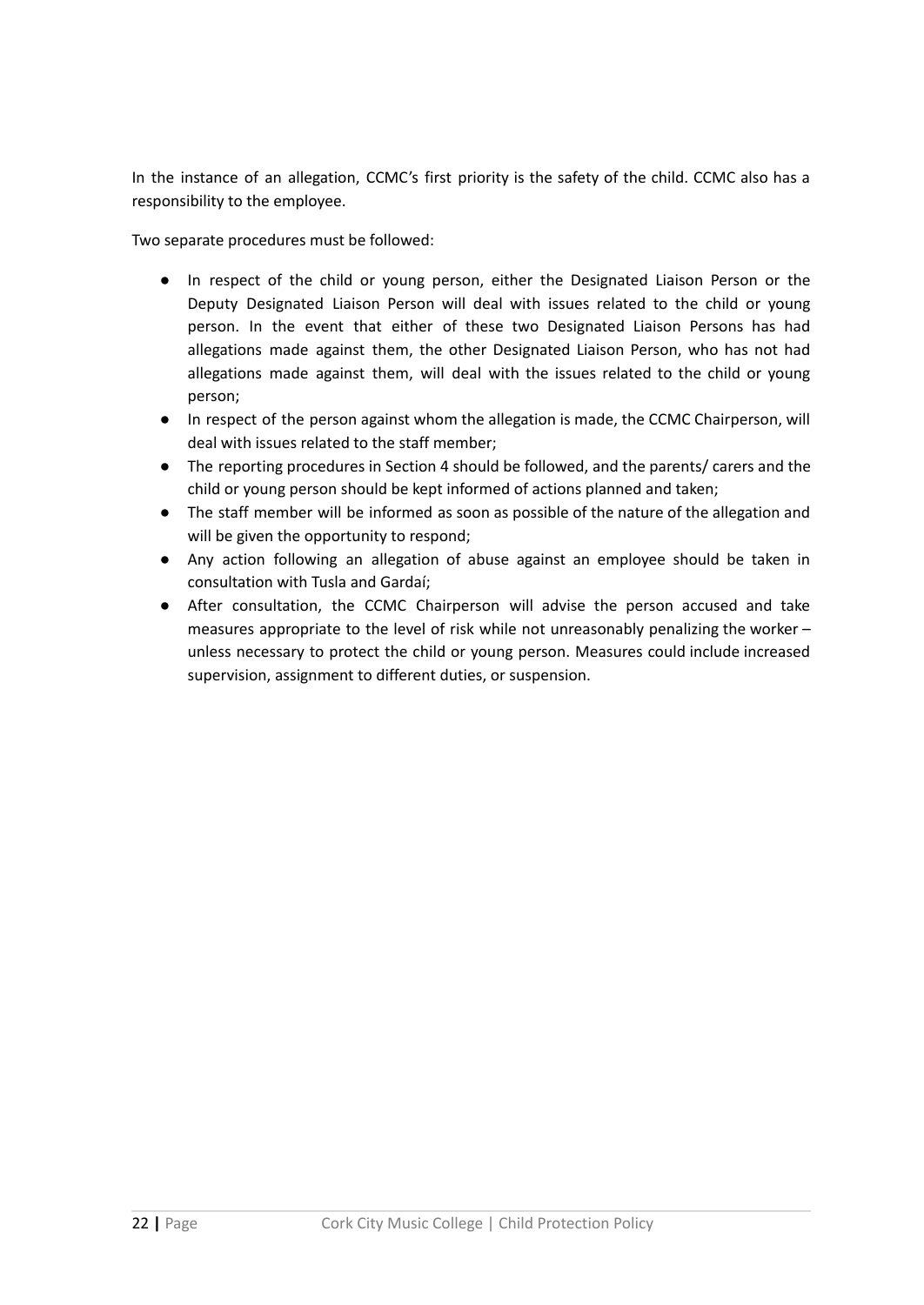## 10. Complaints and Comments Procedures

- Complaints or comments in writing will be acknowledged within 7 working days;
- CCMC Principal has responsibility for directing complaints / comments to the appropriate person and ensuring they are responded to on time;
- Verbal complaints will be logged and responded to in the same way as written complaints;
- CCMC will seek the advice of a Tusla social worker for an informal discussion in the event of a complaint that may cause 'reasonable grounds for concern'.

## 11. Accidents Procedure

- CCMC staff will record any accidents that take place during tuition in the confidential incidents file using the CCMC Confidential Incident Form (see Appendix 2);
- CCMC maintains an up-to-date register of the contact details of all children and young people enroled with the college and will ensure that these details are cross-referenced with Confidential Incident Report Forms;
- CCMC always has its own public liability insurance in place for all tuition and courses that it runs;
- A First Aid box is always available and fully stocked in CCMC Centres and staff are made aware of its location;
- Emergency contact details are required from students upon registering with CCMC;
- CCMC is committed to ensuring that at least one member of staff has a First Aid certificate;
- CCMC is committed to making staff, children and young people aware of the risks of handling heavy equipment.

## **Appendix 1. CCMC Anti-Bullying Policy**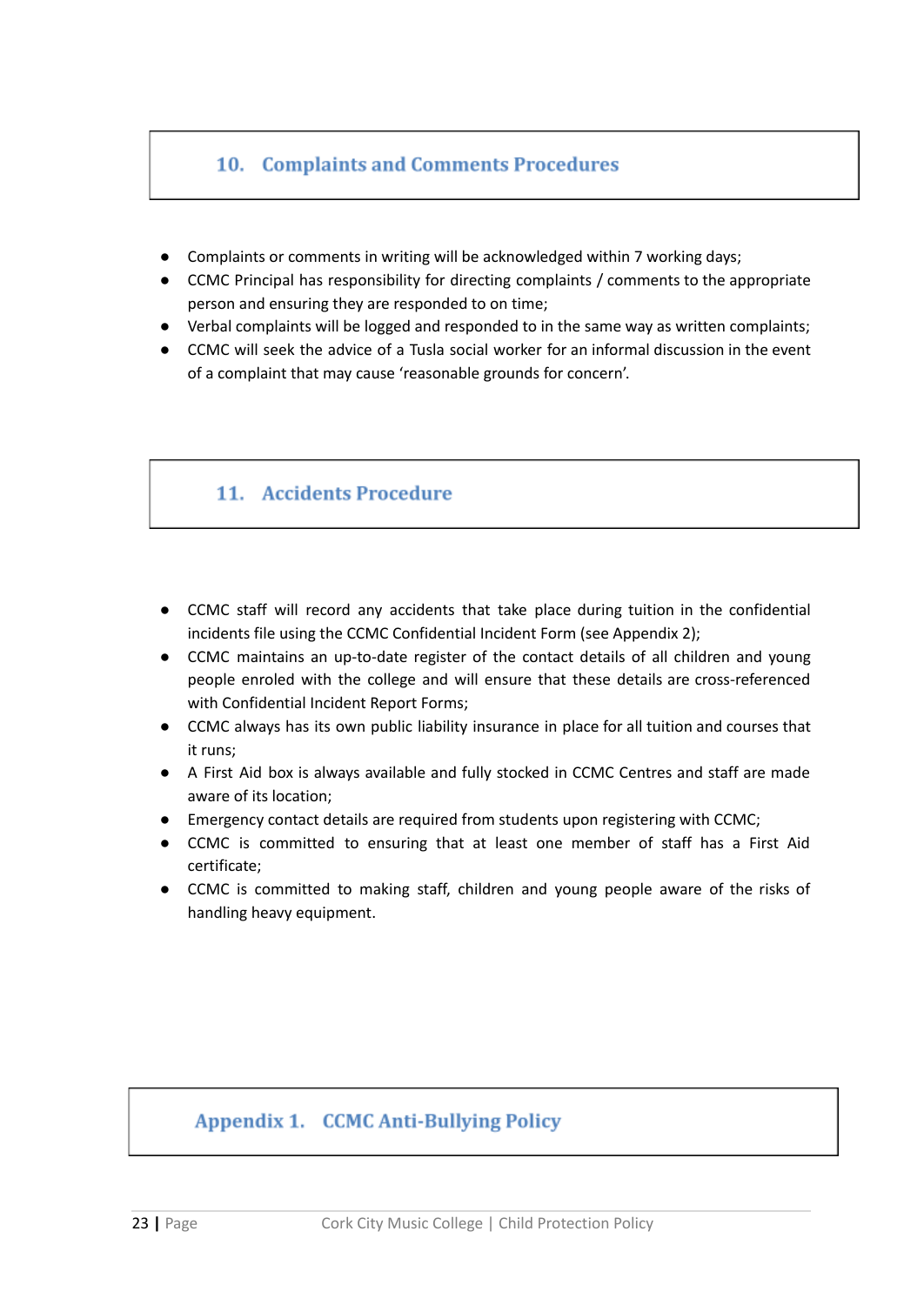### **Cork City Music College Anti-Bullying Policy**

Music Outreach CLG, trading as Cork City Music College ("the College") takes allegations of bullying very seriously. Strict policies are in place regarding the discipline of individuals involved in incidents of bullying, and bullying will not be tolerated under any circumstances. The Board of Directors of Cork City Music College has adopted the following anti-bullying policy within the framework of the college's overall code of behaviour.

- 1. The Board of Directors recognises the very serious nature of bullying and the negative impact that it can have on the lives of pupils and is therefore fully committed to the following key principles of best practice in preventing and tackling bullying behaviour:
	- A positive college culture and climate which
		- o is welcoming of difference and diversity and is based on inclusivity;
		- o encourages pupils to disclose and discuss incidents of bullying behaviour in a non-threatening environment;
		- o promotes respectful relationships across the College community;
	- Effective leadership;
	- A College-wide approach;
	- A shared understanding of what bullying is and its impact;
	- Effective supervision and monitoring of pupils;
	- Supports for staff;
	- Consistent recording, investigation and follow up of bullying behaviour (including use of established intervention strategies);
	- On-going evaluation of the effectiveness of the anti-bullying policy.

2. Bullying is defined as follows:

Bullying is unwanted negative behaviour, verbal, psychological or physical conducted, by an individual or group against another person (or persons) and which is repeated over time. The following types of bullying behaviour are included in the definition of bullying:

- deliberate exclusion, malicious gossip and other forms of relational bullying,
- cyber-bullying
- identity-based bullying such as homophobic bullying, racist bullying, bullying based on a person's membership of the Traveller community and bullying of those with disabilities or special educational needs.

Isolated or once-off incidents of intentional negative behaviour, including a once-off offensive or hurtful text message or other private messaging, do not fall within the definition of bullying and should be dealt with, as appropriate, in accordance with the College's code of behaviour. However, in the context of this policy, placing a once-off offensive or hurtful public message, image or statement on a social network site or other public forum where that message, image or statement can be viewed and/or repeated by other people will be regarded as bullying behaviour. Negative behaviour that does not meet this definition of bullying will be dealt with in accordance with the College's code of behaviour.

3. Additional forms of bullying within the College environment are as follows:

● subjecting an individual to unreasonable scrutiny;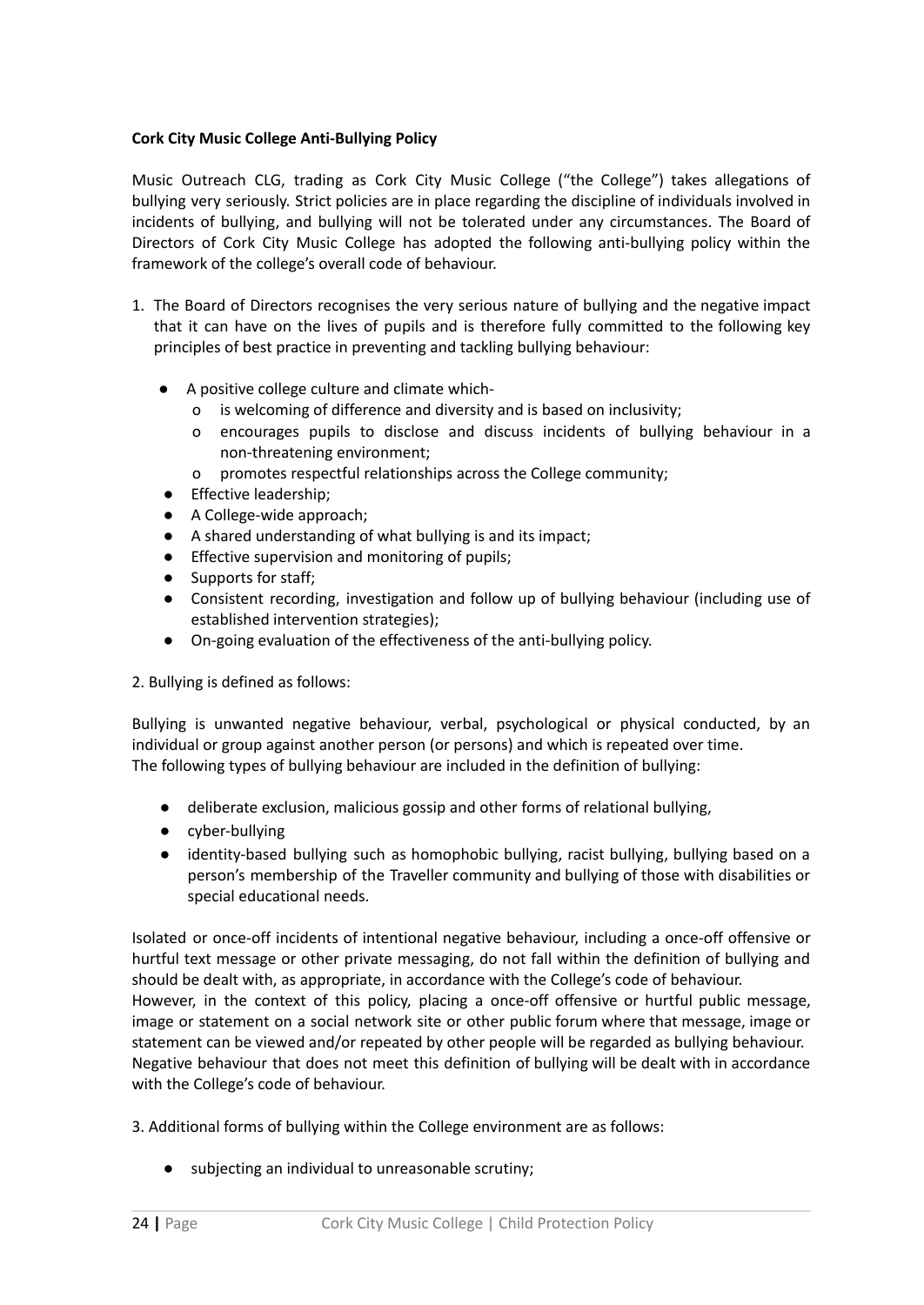- excessive or unfair criticism about minor matters;
- taking credit for another individual's achievements;
- undermining an individual's value in a lesson/ performance/ other activity;
- setting impossible targets or objectives;
- changing requirements or rules without informing the individual;
- dealing with an individual through a third party so as to isolate them;
- ignoring an individual's point of view on a persistent basis;
- publicly insulting or humiliating an individual.

4. Cork City Music College staff will not tolerate any discourteous, disrespectful or abusive behaviour. Lack of respect can be shown by direct comments, sarcasm, snide remarks, inappropriate jokes or banter. It can also arise when an individual is ignored, overlooked, avoided or shunned intentionally and in a manner likely to be deemed hurtful or disrespectful. Jokes or comments directed at or referring to another individual while deemed amusing by others could be unfair, uncomfortable or hurtful to that individual. Respect must be shown to all Cork City Music College staff, students, and primary carers.

5. The College's procedures for investigation, follow-up and recording of bullying behaviour and the established intervention strategies used by the College for dealing with cases of bullying behaviour are as follows:

- If possible, it is preferable to deal with bullying or disrespectful behaviour informally. Therefore, in the first instance, the individual who believes that they are the subject of bullying should report the issue to their own or an appropriate teacher. This teacher then will bring this matter to the 'bullying' party to explain that their behaviour has been deemed to be unacceptable/ hurtful and that appropriate sanctions will be taken if this behaviour persists.
- At this stage, if the matter persists the teacher is obliged to bring it to the attention of the Principal or Vice-Principal, i.e., the management of Cork City Music College. The teacher and college management will then coordinate a 'meeting' between both parties, including parents/caregivers of children under the age of eighteen, where grievances will be outlined and discussed and whether such action would be deemed appropriate under the circumstances of the type of behaviour being undertaken. The alleged bully will be made aware that his/her behaviour has been noted and that such behaviour is unacceptable.
- Should the alleged bullying continue, the teacher and college management will use their best judgement to decide whether the 'bully' should be permitted to remain in the specific class or centre in general. If a decision is made to remove a student from a class due to persistent or ongoing bullying behaviour, then a zero-tolerance policy will apply and that student will be asked, in writing, not to attend any further classes and a refund for the payment of remaining classes will not be made.

6. The Board of Directors confirms that appropriate supervision and monitoring policies and practices are in place to both prevent and deal with bullying behaviour and to facilitate early intervention where possible.

7. The Board of Directors confirms that the College will, in accordance with its obligations under equality legislation, take all such steps that are reasonably practicable to prevent the sexual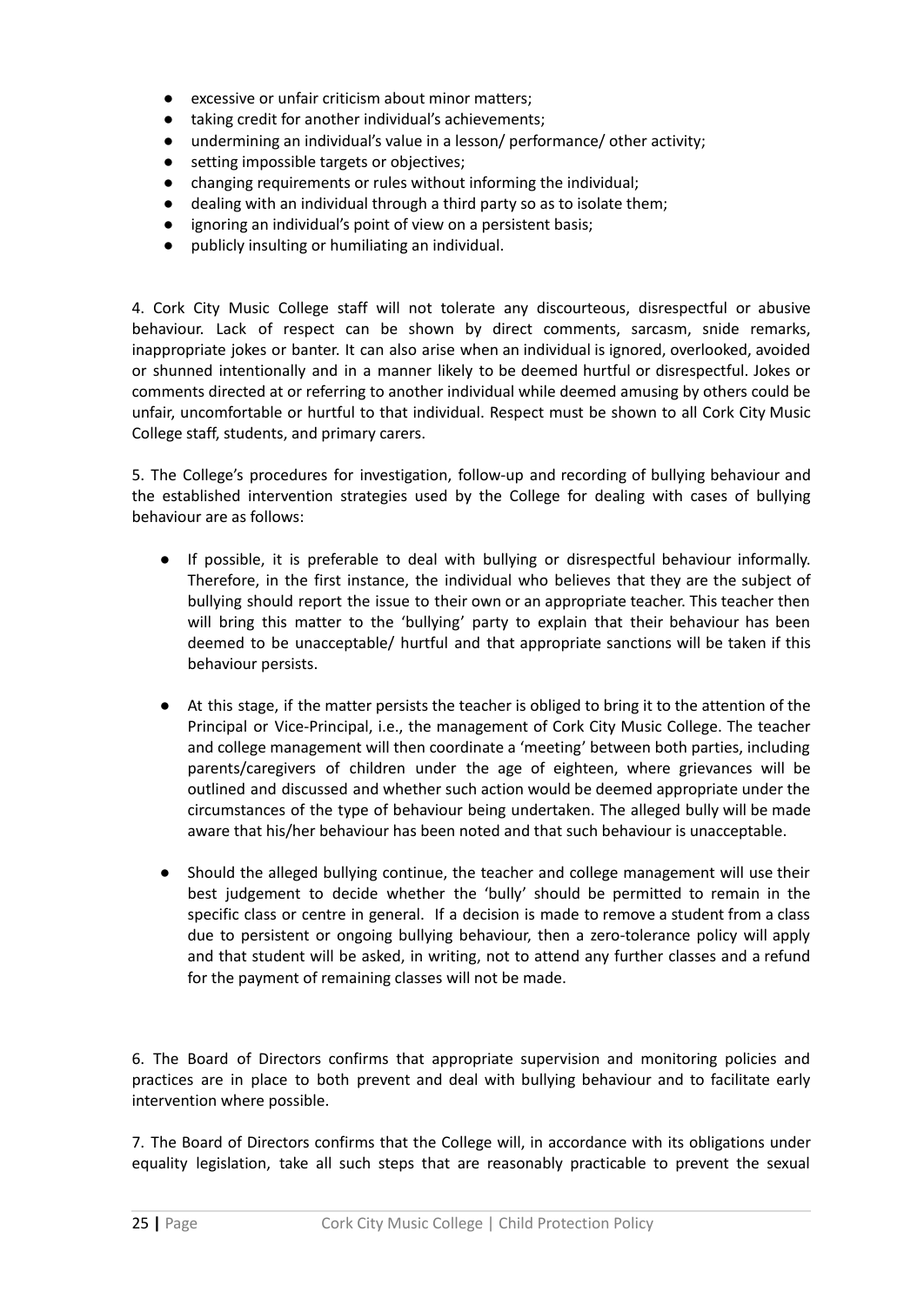harassment of pupils or staff or the harassment of pupils or staff on any of the grounds specified i.e. gender including transgender, civil status, family status, sexual orientation, religion, age, disability, race and membership of the Traveller community.

8. This policy was adopted by the Board of Directors on \_\_\_\_\_\_\_\_\_\_\_\_\_\_\_\_\_\_ [date].

9. This policy has been made available to College personnel, and all students of Cork City Music College.

Signed: \_\_\_\_\_\_\_\_\_\_\_\_\_\_\_\_\_\_\_\_\_\_\_\_\_\_\_\_\_\_\_\_\_\_\_\_ Date: \_\_\_\_\_\_\_\_\_\_\_\_\_\_\_\_\_\_\_\_\_\_\_\_\_ Chairperson of Board of Directors

| Signed:   | Date: |
|-----------|-------|
| Principal |       |

## **Appendix 2. CCMC Confidential Incident Report Form**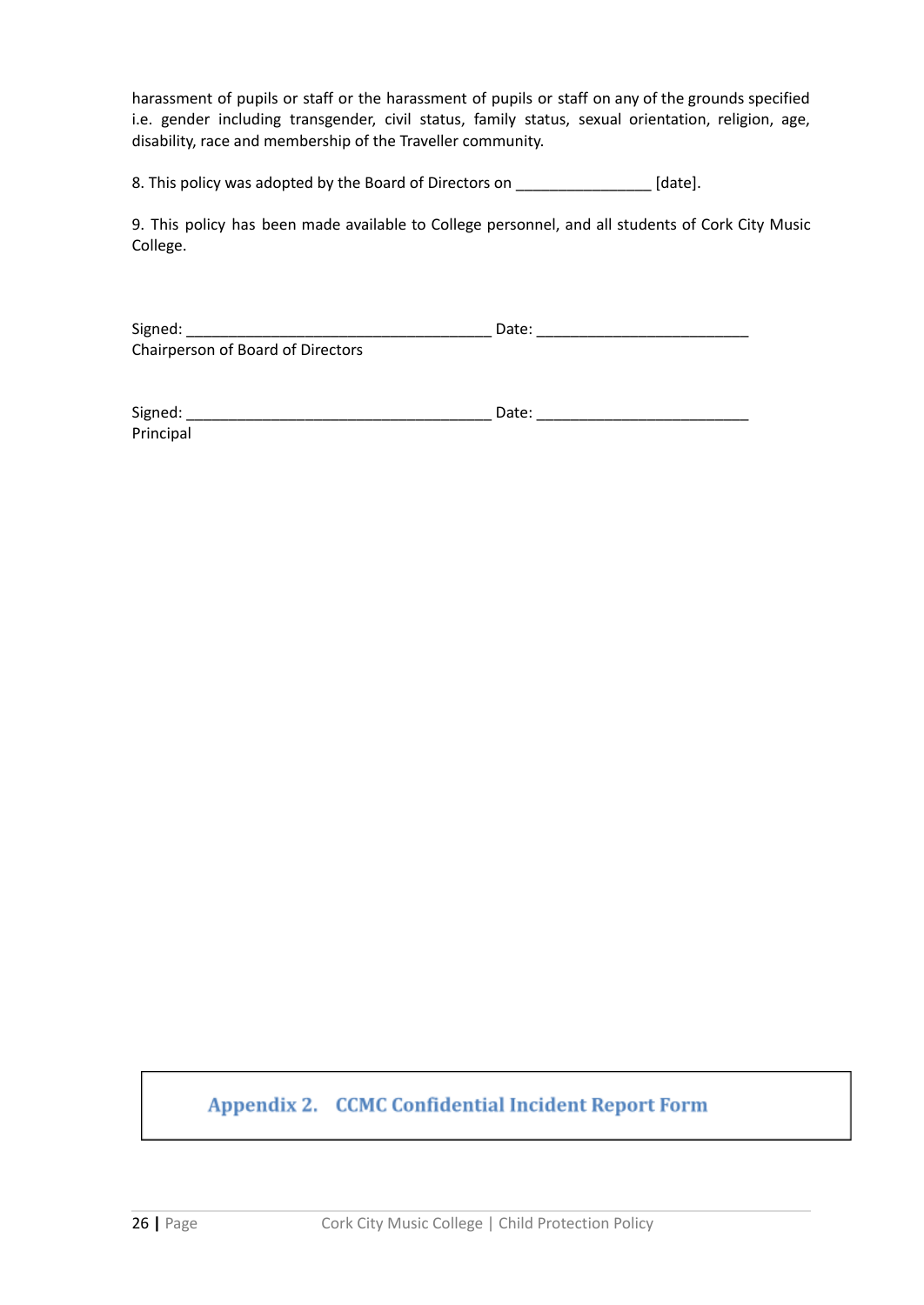|  |  |  |  | Date and time of incident: |  |
|--|--|--|--|----------------------------|--|
|--|--|--|--|----------------------------|--|

Phone no and address of people involved and parents / guardians:

Description of incident (include the following: Suspicions, Concerns, Worrying Observations, Behavioural Changes, Actions and Outcomes. Try to make it as factual as possible and supporting opinions with fact where possible):

How was the incident reported?

Signature:

Occupation:

Date:

## Appendix 3. Reasonable Grounds for Concern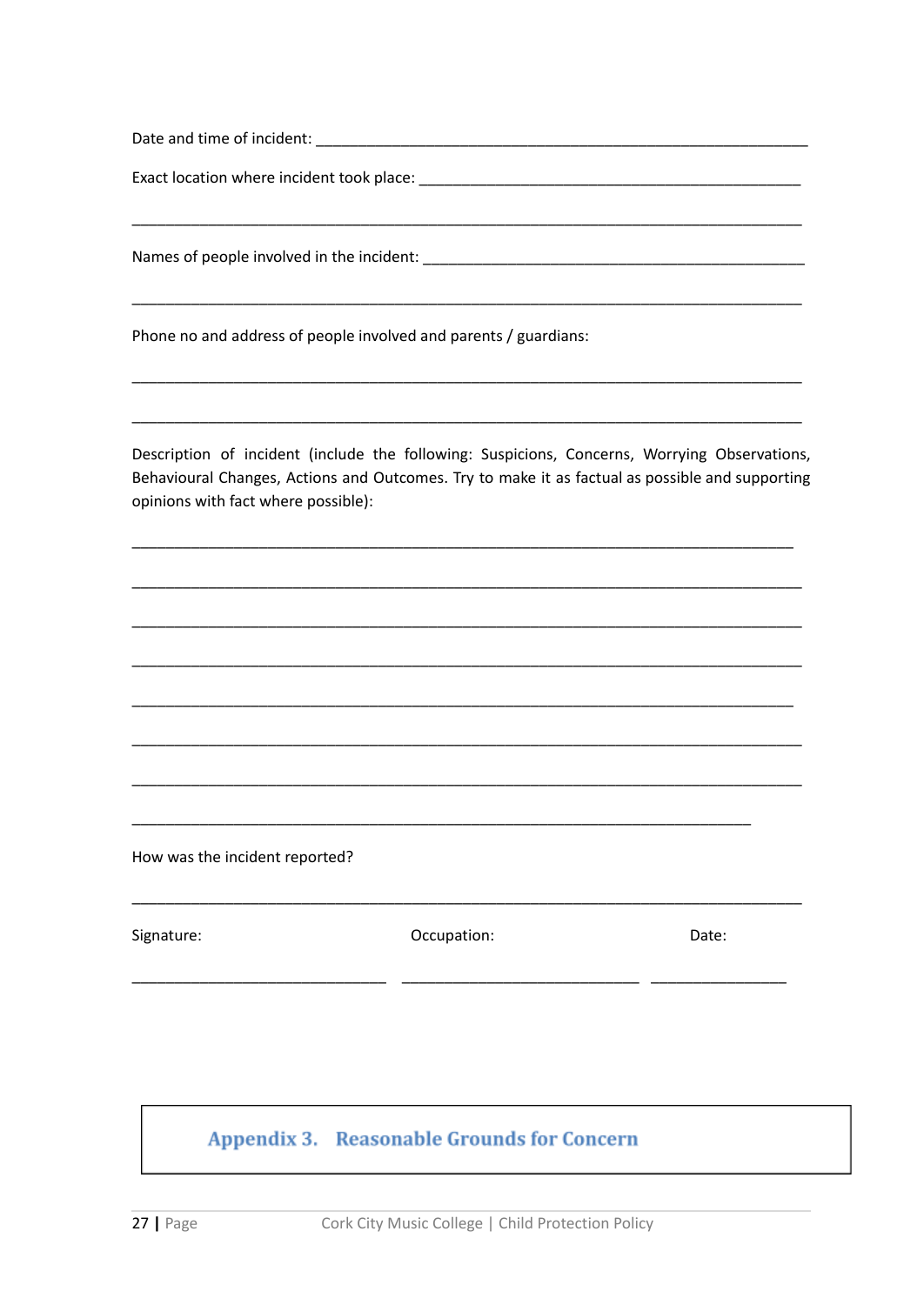The following excerpt from the 'Children First: National Guidelines for the Protection and Welfare of Children' (4.3.2 – p. 38) shows what would constitute reasonable grounds for concern:

- Specific indication from the child or young person that he or she has been abused;
- An account by a person who saw the child / young person being abused;
- Evidence, such as an injury or behaviour, which is consistent with abuse and unlikely to be caused another way;
- An injury or behaviour which is consistent both with abuse and with an innocent explanation but where there are corroborative indicators supporting the concern that it may be a case of abuse [an example of this would be a pattern of injuries, an implausible explanation, other indications of abuse, dysfunctional behaviour];
- Consistent indication over a period of time that a child is suffering from emotional or physical neglect.

## **Appendix 4. CCMC Staff Confidentiality Agreement**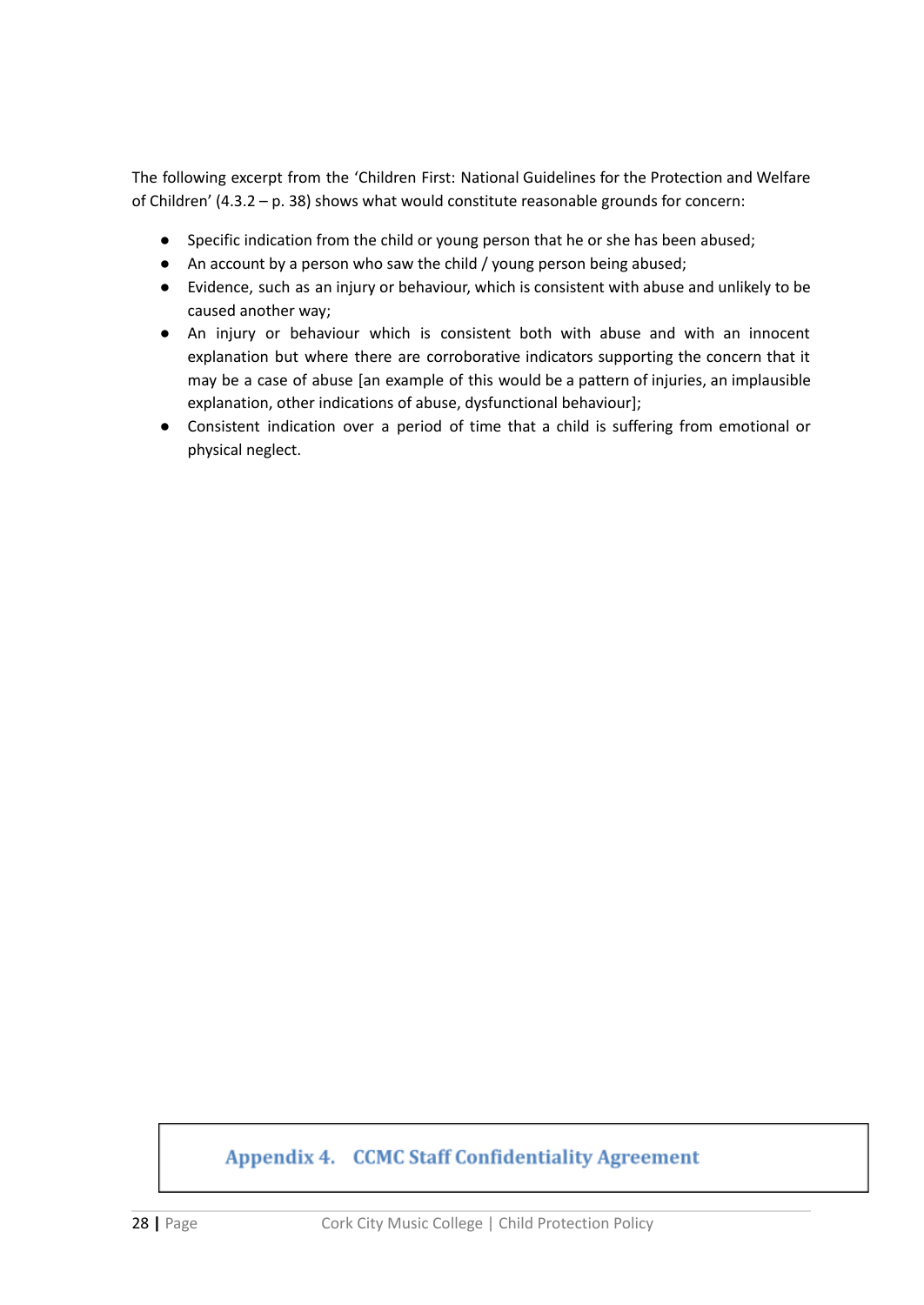I understand and accept that I have a duty of privacy and confidentiality to the students and fellow staff both during and after my period of employment. I undertake:

- To treat all personal information, accessed as part of my role in the College, as private and confidential.
- To only use my own username and password when accessing or editing student records.
- Not to remove documents or digital records from the College without the express instruction of the Principal or Vice - Principal
- To bring to the attention the Principal or Vice Principal if I have any conflict of interest in accessing particular student records.
- Not to discuss confidential student information with anyone except where it would be in the Vital Interest of the student to do so, or I'm compelled by law to.
- Not to discuss or disclose confidential College information that would provide a competitive business advantage to third parties.
- To maintain the privacy of student records by ensuring that records are stored securely, and that documents, are not open to public view or access.
- To never sell, trade or swap any student information for any purposes.
- To never use student information for personal or professional gain or use.
- To hand back or destroy student information, as directed by the Principal or Vice Principal, at the end of my period of employment.

I understand that a breach of student confidentiality is grounds for censure or dismissal.

Staff signature \_\_\_\_\_\_\_\_\_\_\_\_\_\_\_\_\_\_\_\_\_\_\_\_\_\_\_\_\_\_\_\_\_\_\_\_\_\_

Date \_\_\_\_\_\_\_\_\_\_\_\_\_\_\_\_\_\_\_\_\_\_\_\_\_\_\_\_\_\_\_\_\_\_\_\_\_\_

## **Appendix 5. CCMC Reference Form**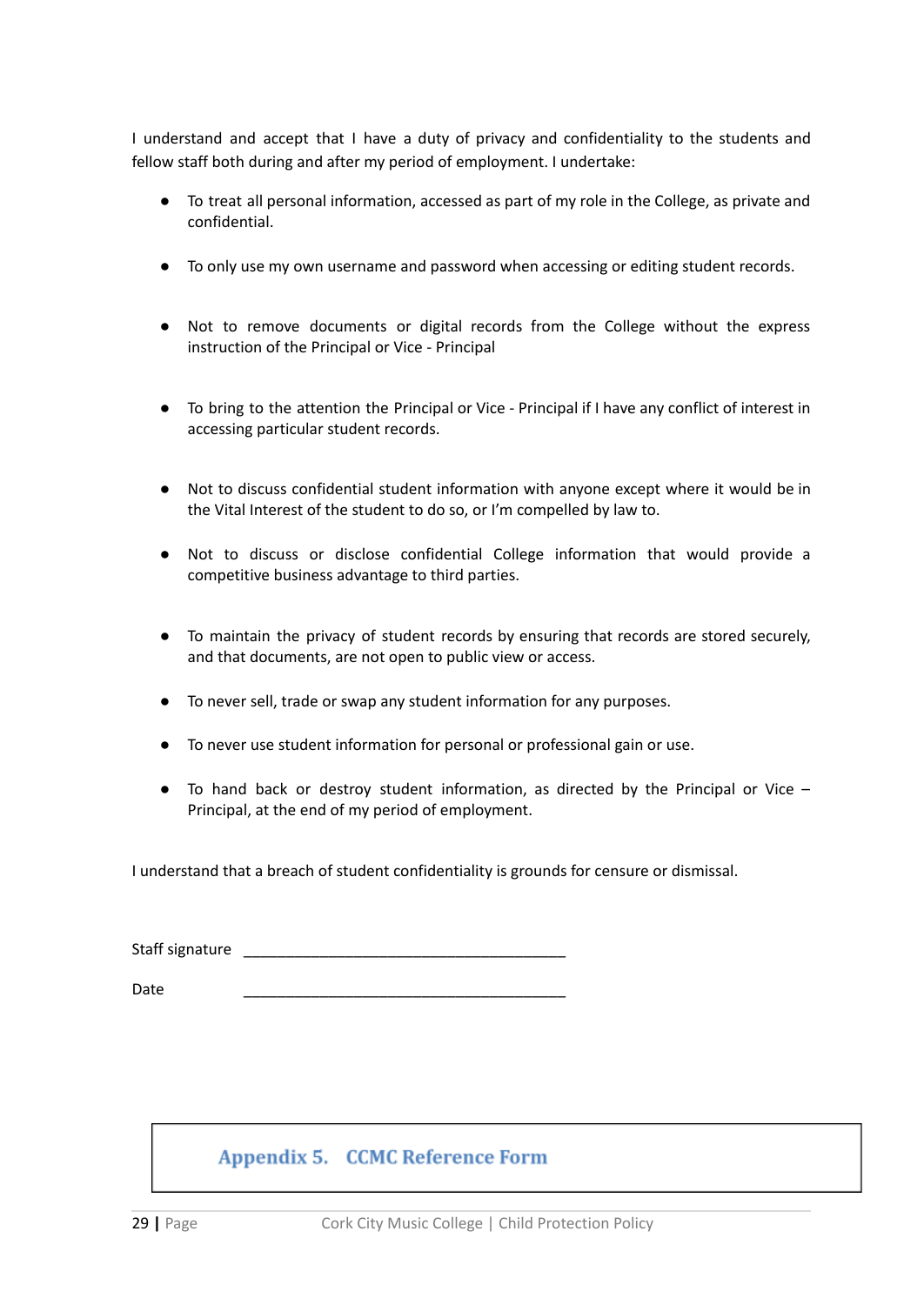#### **Confidential**

has been selected to work for Cork City Music College and has given your name as referee.

This post involves substantial access to children and as an organisation committed to the welfare and protection of children, we would like to know if you have any reason at all to be concerned about this applicant being in contact with children and young people?

#### **Yes No** (circle as appropriate)

If you are happy to complete this reference, all information contained on the form will remain confidential and will only be shared with the Principal / Vice Principal should they be offered a position. We would appreciate you being extremely candid in your evaluation of this person.

How long have you known this person? \_\_\_\_\_\_\_\_\_\_\_\_\_\_\_\_\_\_\_\_\_\_\_\_\_\_\_\_\_\_\_\_\_\_\_\_\_\_\_\_\_\_\_

In what capacity? \_\_\_\_\_\_\_\_\_\_\_\_\_\_\_\_\_\_\_\_\_\_\_\_\_\_\_\_\_\_\_\_\_\_\_\_\_\_\_\_\_\_\_\_\_\_\_\_\_\_\_\_\_\_\_\_\_\_\_\_

What attributes does this person have which you would consider makes them suitable to work with young people?

\_\_\_\_\_\_\_\_\_\_\_\_\_\_\_\_\_\_\_\_\_\_\_\_\_\_\_\_\_\_\_\_\_\_\_\_\_\_\_\_\_\_\_\_\_\_\_\_\_\_\_\_\_\_\_\_\_\_\_\_\_\_\_\_\_\_\_\_\_\_\_\_\_\_\_\_\_\_\_

\_\_\_\_\_\_\_\_\_\_\_\_\_\_\_\_\_\_\_\_\_\_\_\_\_\_\_\_\_\_\_\_\_\_\_\_\_\_\_\_\_\_\_\_\_\_\_\_\_\_\_\_\_\_\_\_\_\_\_\_\_\_\_\_\_\_\_\_\_\_\_\_\_\_\_\_\_\_\_

Please rate this person from 1 to 5 (1 being poor and 5 being excellent) on the following:

| Responsibility            | 1 | $\overline{2}$ | 3 | 4 | 5. |
|---------------------------|---|----------------|---|---|----|
| Maturity                  | 1 | $\overline{2}$ | 3 | 4 | 5. |
| Self-motivation           | 1 | $\overline{2}$ | 3 | 4 | 5  |
| Motivation of others      | 1 | $\overline{2}$ | 3 | 4 | 5. |
| Energy                    | 1 | $\overline{2}$ | 3 | 4 | 5  |
| Trustworthiness           | 1 | 2              | 3 | 4 | 5. |
| Reliability & Punctuality | 1 | 2              | 3 | 4 | 5  |

| $\sim$<br>. . |  |
|---------------|--|
|               |  |

Occupation\_\_\_\_\_\_\_\_\_\_\_\_\_\_\_\_\_\_\_\_\_\_\_\_\_\_\_\_\_\_\_\_\_\_\_\_\_\_\_\_\_\_\_\_\_\_\_\_\_\_\_\_\_\_\_\_\_\_\_\_\_\_\_\_\_\_\_\_\_\_

## **Appendix 6. CCMC Declaration Form**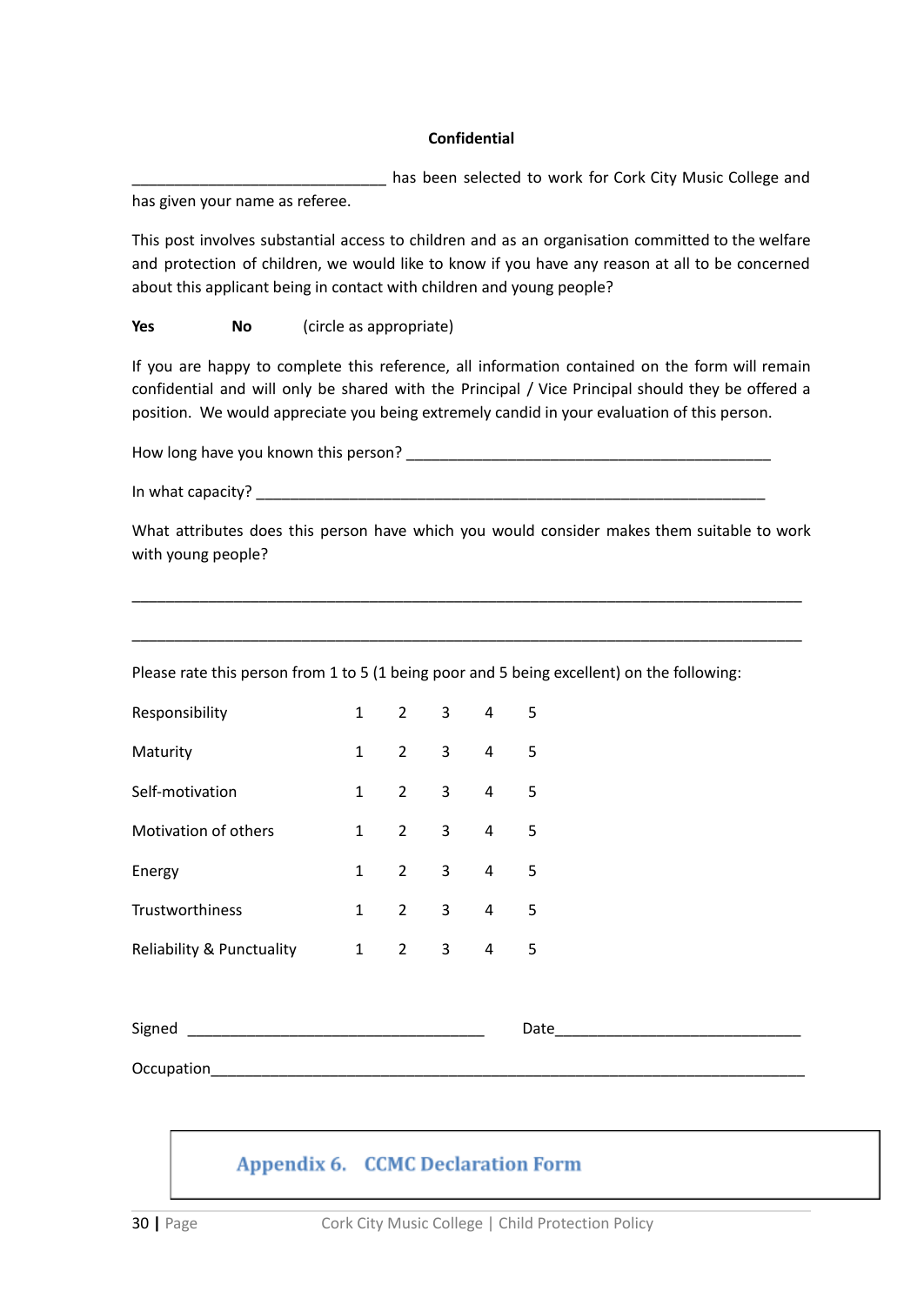#### **Declaration Form**

### **Confidential**

| Declaration form for all CCMC staff and volunteers who work with children and young people: |  |
|---------------------------------------------------------------------------------------------|--|
|                                                                                             |  |
|                                                                                             |  |

| Date of Birth: _________________                                                            |
|---------------------------------------------------------------------------------------------|
|                                                                                             |
|                                                                                             |
|                                                                                             |
|                                                                                             |
| Is there any reason that you would be considered unsuitable to work with children and young |
| (Please circle)                                                                             |
|                                                                                             |
|                                                                                             |
| diality have read and understand the CCMC Child Protection                                  |
|                                                                                             |
|                                                                                             |
|                                                                                             |